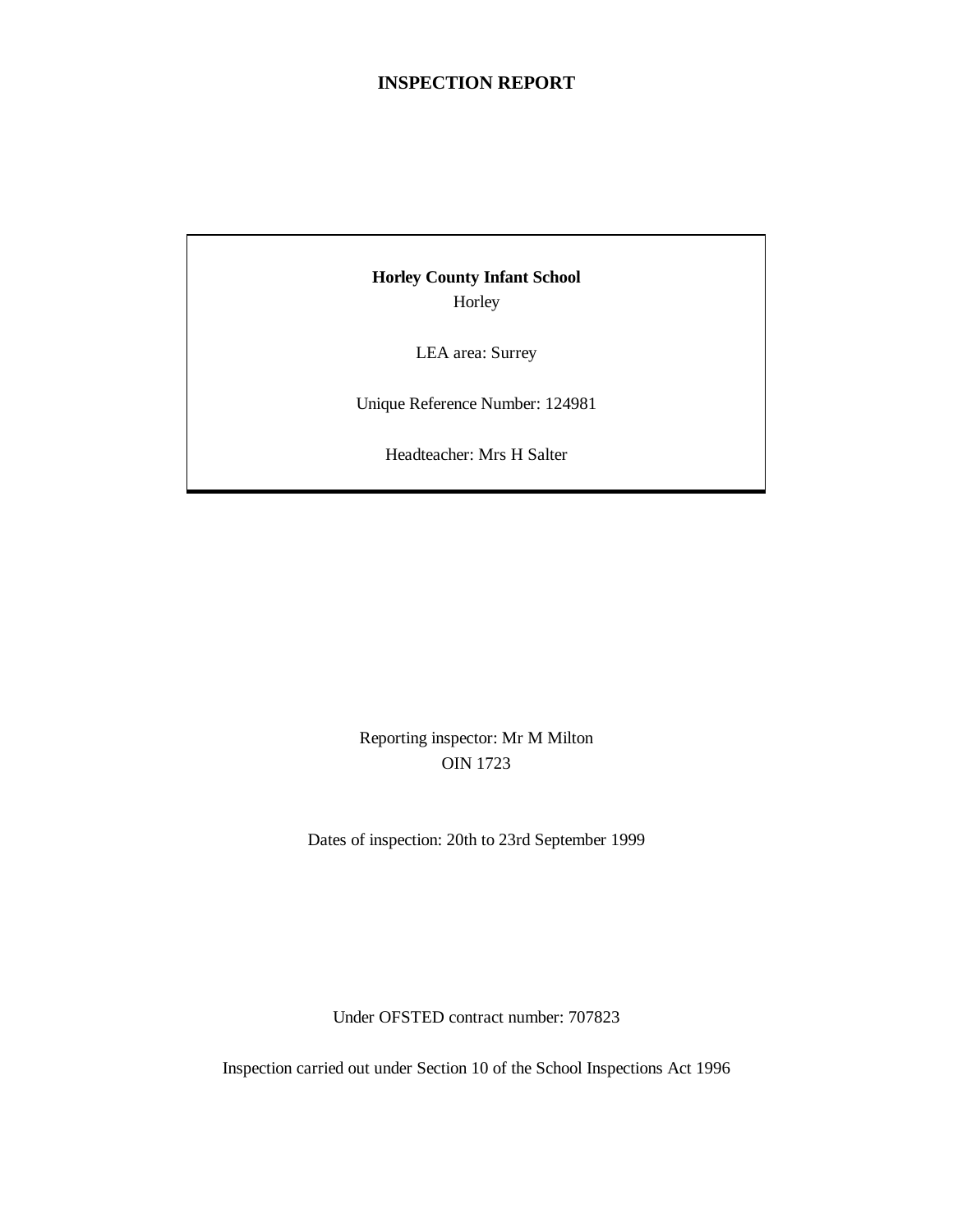# **INFORMATION ABOUT THE SCHOOL**

| Type of school:                                    | Infant                                                        |
|----------------------------------------------------|---------------------------------------------------------------|
| Type of control:                                   | County                                                        |
| Age range of pupils:                               | 4 to 7                                                        |
| Gender of pupils:                                  | Mixed                                                         |
| School address:                                    | <b>Lumley Road</b><br>Horley<br>Surrey<br>RH <sub>6</sub> 7JF |
| Telephone number:                                  | 01293 782263                                                  |
| Fax number:                                        | 01293 822425                                                  |
| Appropriate authority:                             | Governing body                                                |
| Name of chair of governors:<br>[where appropriate] | Mr A Baird                                                    |
| Date of previous inspection:                       | March 1996                                                    |

# Crown Copyright 1999

This report may be reproduced in whole or in part for non-commercial educational purposes, provided that all extracts quoted are reproduced verbatim without adaptation and on condition that the source and date thereof are stated. Further copies of this report are obtainable from the school.

Under the Education (Schools) Act 1992 and the Education Act 1993, the school must provide a copy of this report and/or its summary free of charge to certain categories of people. A charge not exceeding the full cost of reproduction may be made for any other copies supplied.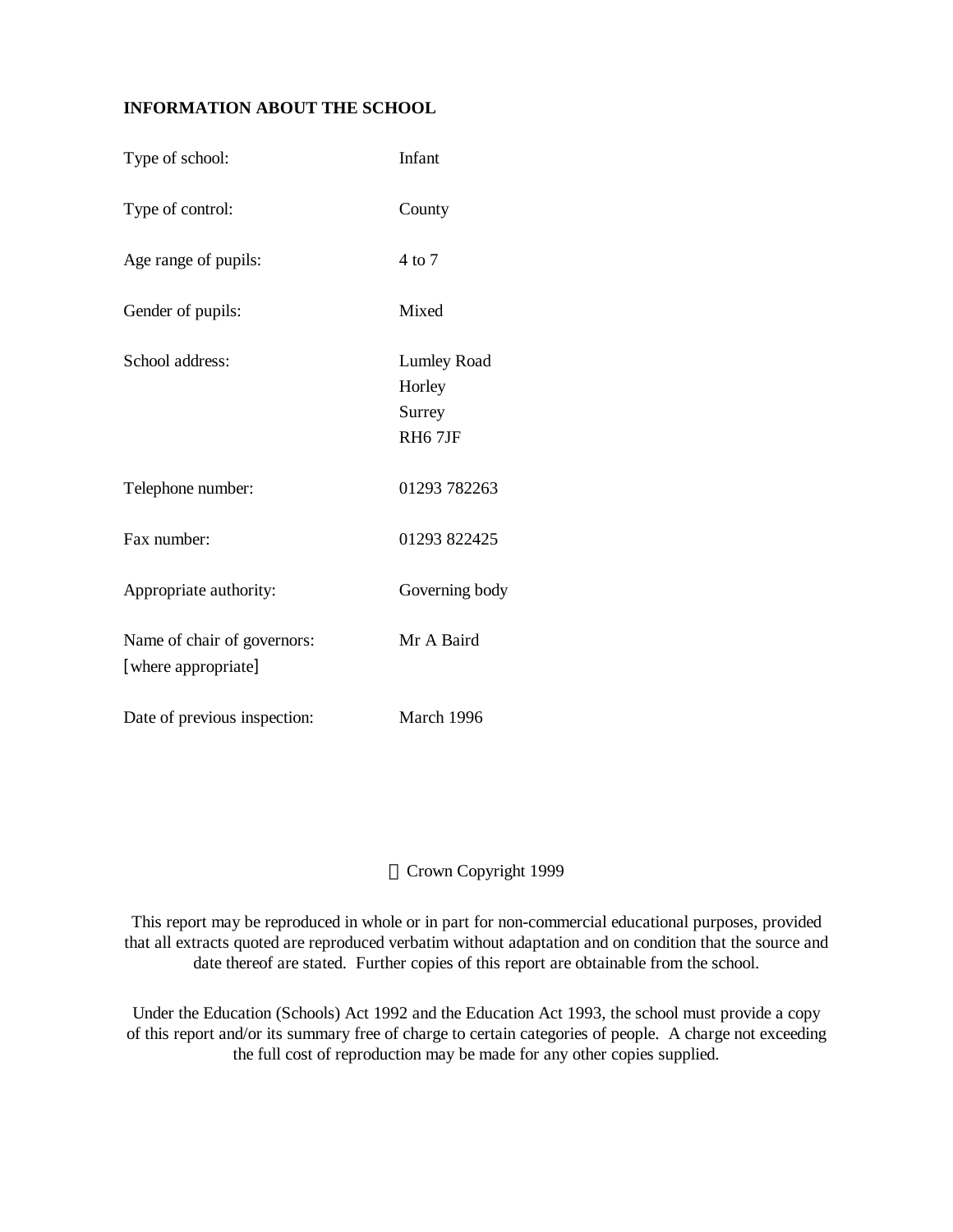| <b>Team members</b>            | <b>Subject responsibilities</b>                                                                             | <b>Aspect responsibilities</b>                                                                                                                                                                |  |
|--------------------------------|-------------------------------------------------------------------------------------------------------------|-----------------------------------------------------------------------------------------------------------------------------------------------------------------------------------------------|--|
| M Milton, Registered Inspector | Science, Design and technology,<br>Information technology,<br>Geography                                     | Equality of opportunity;<br>Attainment and progress;<br>Attitudes, behaviour and<br>personal development; Teaching;<br>Leadership and management;<br>Efficiency of the school                 |  |
| E Dickson, Lay Inspector       |                                                                                                             | Attendance; Pupils' spiritual,<br>moral, social and cultural<br>development; Support, guidance<br>and pupils' welfare; Partnership<br>with parents and the local<br>community.; Accommodation |  |
| S Bubb                         | Under-fives, English, History,<br>Music, Special Educational<br>Needs, English as an additional<br>language | Curriculum and assessment                                                                                                                                                                     |  |
| R Scahill                      | Mathematics, Art, Physical<br>education, Religious education                                                | Staffing and learning resources                                                                                                                                                               |  |

#### **INFORMATION ABOUT THE INSPECTION TEAM**

The inspection contractor was:

Qualitas Education Consultants Limited

Wickham Court Layhams Road West Wickham Kent BR4 9HH

0181 7771103

Any concerns or complaints about the inspection or the report should be raised with the inspection contractor. Complaints which are not satisfactorily resolved by the contractor should be raised with OFSTED by writing to:

The Registrar The Office for Standards in Education Alexandra House 33 Kingsway London WC2B 6SE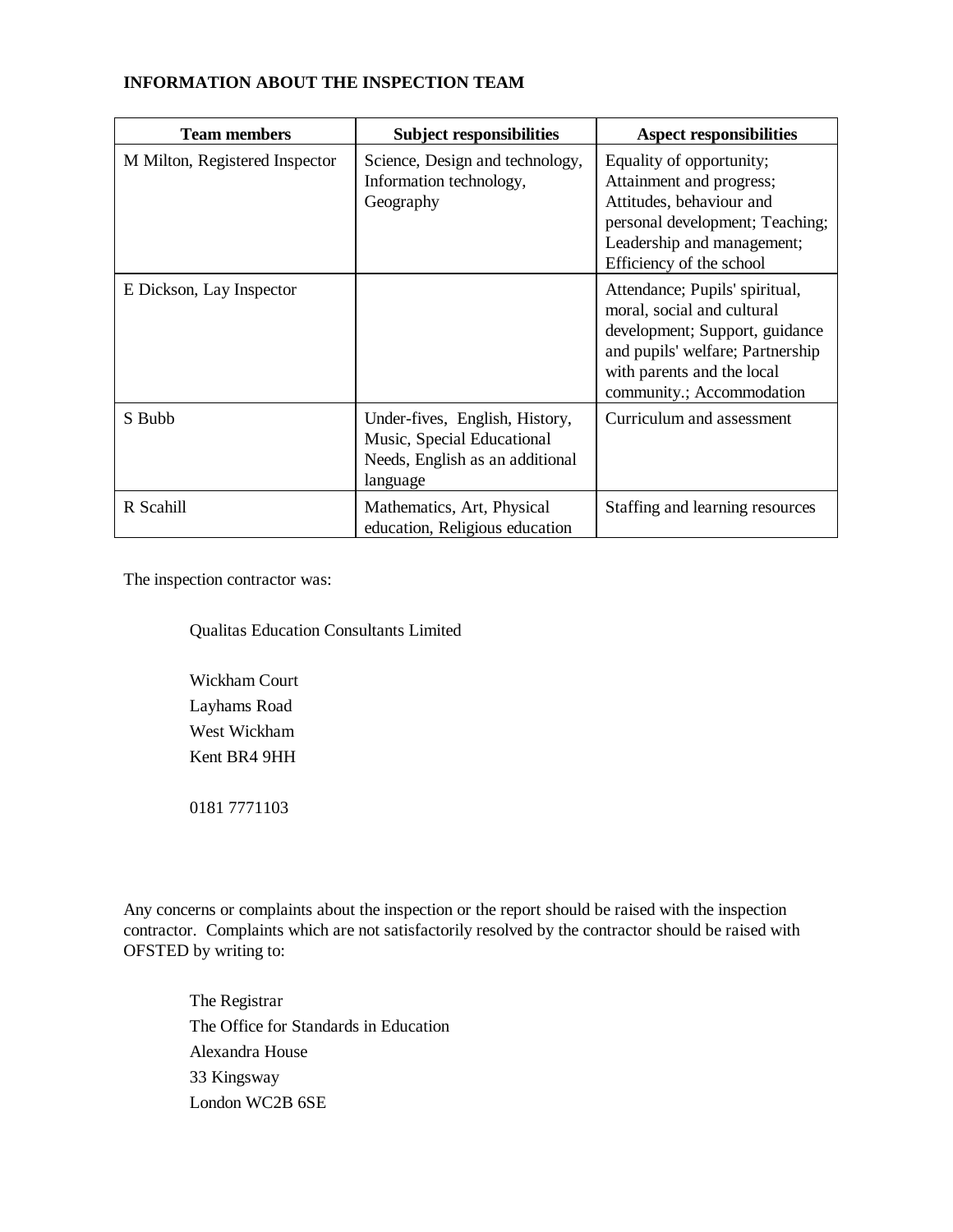#### **REPORT CONTENTS**

#### **Paragraph**

#### **MAIN FINDINGS**

**What the school does well Where the school has weaknesses How the school has improved since the last inspection Standards in subjects Quality of teaching Other aspects of the school The parents' views of the school**

# **KEY ISSUES FOR ACTION**

## **INTRODUCTION**

| <b>Characteristics of the school</b> |  |
|--------------------------------------|--|
| <b>Key indicators</b>                |  |

# **PART A: ASPECTS OF THE SCHOOL**

#### **Educational standards achieved by pupils at the school Attainment and progress 6**

| Attainment and progress                       |  |
|-----------------------------------------------|--|
| Attitudes, behaviour and personal development |  |
| <b>Attendance</b>                             |  |

| <b>Quality of education provided</b>                      |    |    |
|-----------------------------------------------------------|----|----|
| <b>Teaching</b>                                           |    | 23 |
| The curriculum and assessment                             |    | 29 |
| Pupils' spiritual, moral, social and cultural development |    | 37 |
| Support, guidance and pupils' welfare                     | 42 |    |
| Partnership with parents and the community                |    | 48 |

| The management and efficiency of the school    |    |
|------------------------------------------------|----|
| <b>Leadership and management</b>               | 53 |
| Staffing, accommodation and learning resources | 61 |
| The efficiency of the school                   | 67 |

#### **PART B: CURRICULUM AREAS AND SUBJECTS**

| Areas of learning for children under five |    |
|-------------------------------------------|----|
| <b>English, mathematics and science</b>   | 80 |
| Other subjects or courses                 | 99 |

| <b>PART C: INSPECTION DATA</b> |  |  |  |
|--------------------------------|--|--|--|
|                                |  |  |  |

| <b>Summary of inspection evidence</b> | 116 |
|---------------------------------------|-----|
| Data and indicators                   |     |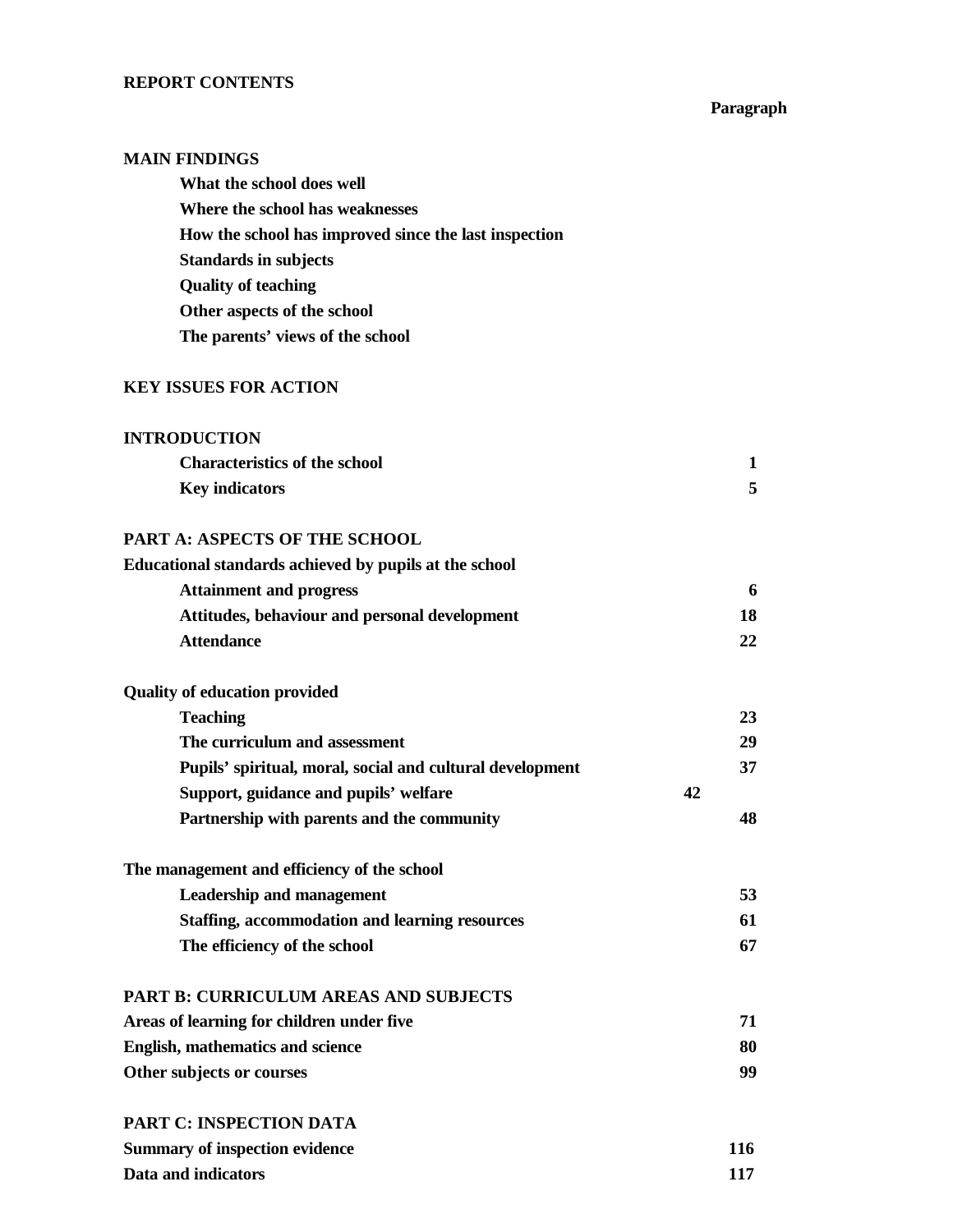# **MAIN FINDINGS**

#### **What the school does well**

| There is a very good partnership with parents who make an important contribution to the school's<br>work, and particularly to the high reading standards. |  |
|-----------------------------------------------------------------------------------------------------------------------------------------------------------|--|
| The pupils are well behaved and keen to learn.                                                                                                            |  |
| ! There is good provision in all aspects of learning for the under-fives.                                                                                 |  |
| ! It provides pupils with very good opportunities for moral, social and cultural development<br>including French in all years.                            |  |
| It provides good teaching and support for pupils with special educational needs.                                                                          |  |
| Religious education and history are well taught and the pupils make good progress.                                                                        |  |
| The work of the classroom assistants and volunteers helps the pupils to make progress.                                                                    |  |

! There are very good relationships between all who work in the school.

# **Where the school has weaknesses**

- ! The standard of pupils' writing is below national averages and well below the average for similar schools.
- ! Some more-able pupils do not reach a high enough standard in mathematics.
- ! The monitoring of pupils' attainment and the quality of teaching are not effective enough in helping to raise pupils' standards and improve teaching.
- ! Teachers' ongoing assessment of pupils' work at Key Stage 1 is not used sufficiently to plan the next steps of learning so that the work closely matches pupils' needs.

**The strengths greatly outweigh the weaknesses, which will form the basis of the governors' action plan. This will be sent to all parents or guardians of pupils at the school. Some of these weaknesses have already been identified by the school, including the weakness in pupils' writing.**

# **How the school has improved since the last inspection**

The school has made sound progress since the previous inspection. The quality of teaching has improved and the school has addressed the only weakness in attainment that was identified which was for music. The school has maintained standards in reading, and investigative science has improved. Standards in mathematics have improved over the last three years. However, there are weaknesses in pupils' writing. Satisfactory progress has been made with almost all of the key issues for action identified in the previous report. The exception is the need to develop a systematic approach to the monitoring and evaluation of the school's work. Monitoring and evaluation have improved but are not yet effective enough. The school has the capacity to further improve. It will be important for the school to identify how the key issues for action are linked together and to devise clear, precise strategies for improvement.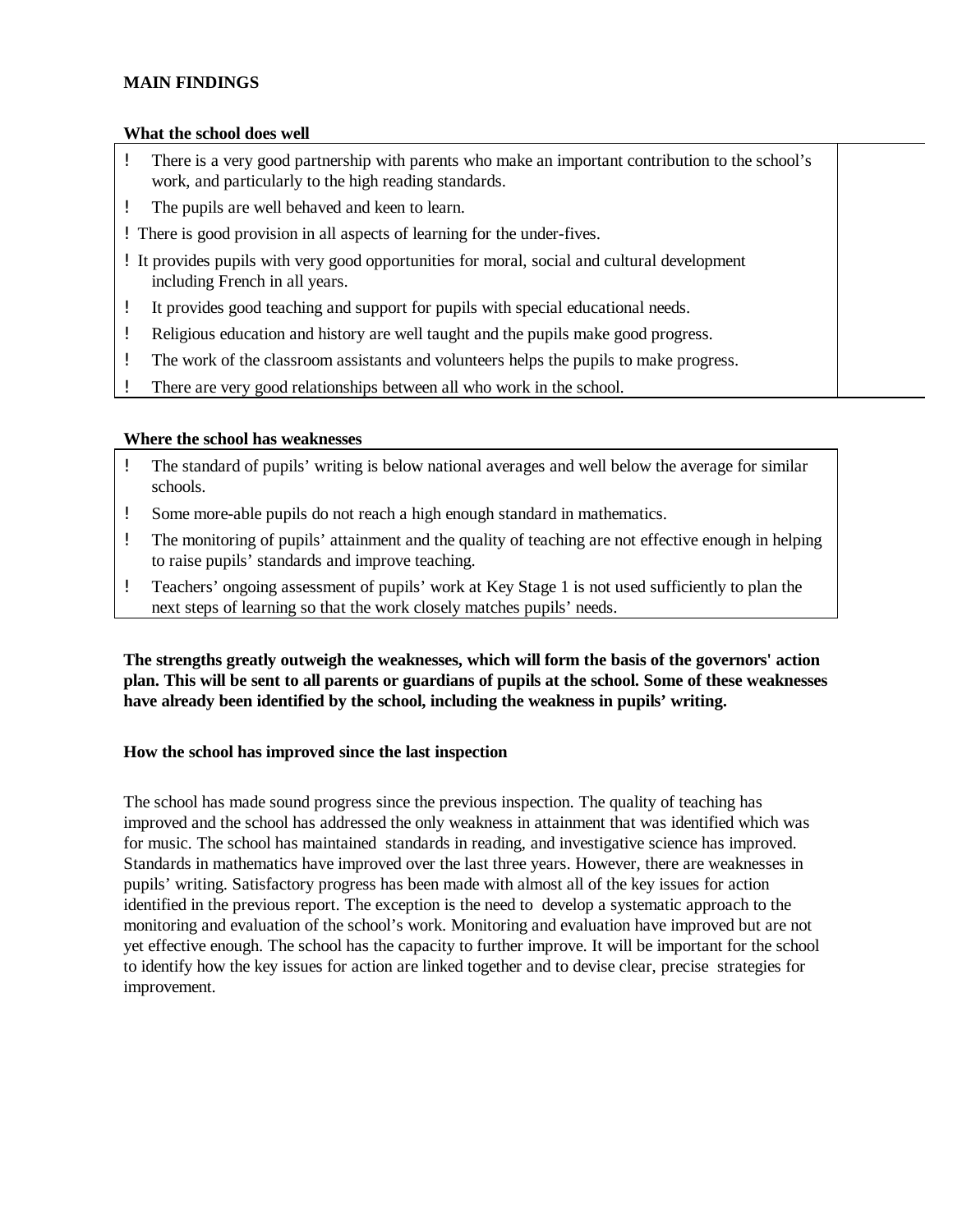# **Standards in subjects**

This table shows the standards achieved by 7 year olds in 1999 based on the National Curriculum tests:

| Performance in     | <b>Compared with</b><br>all schools | <b>Compared with</b><br>similar schools |  | <b>Key</b>         |   |
|--------------------|-------------------------------------|-----------------------------------------|--|--------------------|---|
|                    |                                     |                                         |  | well above average | A |
|                    |                                     |                                         |  | above average      | B |
| Reading            | В                                   |                                         |  | average            |   |
| Writing            |                                     | Е                                       |  | below average      |   |
| <b>Mathematics</b> |                                     |                                         |  | well below average | Е |

Pupils' reading is above the national average for all schools while their writing is below the national average. Many pupils rarely choose interesting words and have too little practice in writing stories. Standards in mathematics are average although relatively few pupils reach higher standards. Pupils' attainment in science and information technology matches national expectations while standards in religious education and history are above expectations. The under-fives reach the expected standards in all of the required areas of learning with higher standards in personal and social development, and creative and physical development.

# **Quality of teaching**

| <b>Teaching in</b>     | <b>Under 5</b> | $5 - 7$ years |
|------------------------|----------------|---------------|
| English                | Good           | Satisfactory  |
| Mathematics            | Good           | Satisfactory  |
| Science                |                | Satisfactory  |
| Information technology |                | Satisfactory  |
| Religious education    |                | Good          |
| Other subjects         | Good           | Satisfactory  |

*Inspectors make judgements about teaching in the range: excellent; very good; good; satisfactory; unsatisfactory; poor; very poor. 'Satisfactory' means that strengths outweigh any weaknesses*

Teaching was sound or better in 92% of lessons seen during the inspection, and good or better in 42%. Teaching was unsatisfactory in 8% of lessons seen. Two weaknesses in teaching at Key Stage 1 are that teachers' expectations are not high enough for writing, and day-to-day assessment information is not used well enough to plan pupils' next steps of learning*.*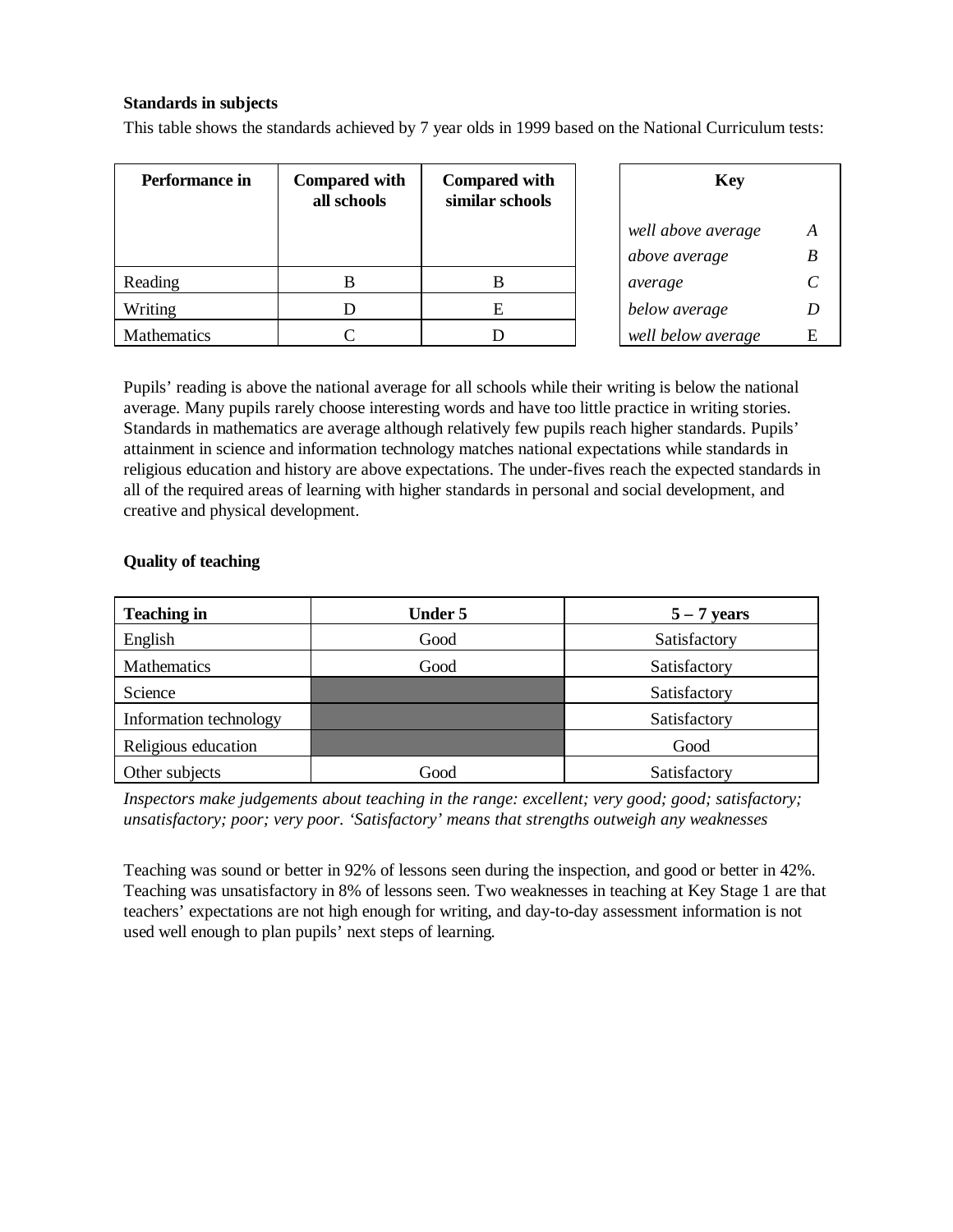# **Other aspects of the school**

| <b>Aspect</b>                                      | <b>Comment</b>                                                                                                                                                                                                                          |
|----------------------------------------------------|-----------------------------------------------------------------------------------------------------------------------------------------------------------------------------------------------------------------------------------------|
| Behaviour                                          | Good, particularly around the school and in the dining hall at<br>lunchtime. Pupils know and follow classroom routines.                                                                                                                 |
| Attendance                                         | Matches national averages, but is significantly affected by the poor<br>attendance of a very small number of pupils.                                                                                                                    |
| Ethos*                                             | Very positive with an effective learning environment, good<br>relationships, opportunities for all to succeed and very good<br>partnership with parents.                                                                                |
| Leadership and management                          | The headteacher provides dynamic and effective leadership. The good<br>governing body supports the school strongly. The subject co-<br>ordinators carry out annual audits of their subjects and have started<br>monitoring.             |
| Curriculum                                         | Well planned and provides all the necessary subjects. Much<br>enrichment by a wide range of visits and many visitors to the school.<br>There is good personal, social and health education.                                             |
| Pupils with special educational<br>needs           | Provision for these pupils is good and they make sound progress.<br>They make good progress when receiving specialist support.                                                                                                          |
| Spiritual, moral, social &<br>cultural development | Provision is very good. Pupils learn to care for each other, and work<br>and play well together. Pupils have many opportunities to learn about<br>other cultures.                                                                       |
| Staffing, resources and<br>accommodation           | Well staffed and minimal disruption caused by teachers' absence.<br>Classroom assistants help the pupils make progress. Good learning<br>resources. Good accommodation although, at times, noise from one<br>classroom affects another. |
| Value for money                                    | Sound. When pupils enter Reception, their attainment broadly<br>matches national averages. They make satisfactory progress and their<br>attainment at seven also matches national averages.                                             |

*\*Ethos is the climate for learning: attitudes to work, relationships and the commitment to high standards.*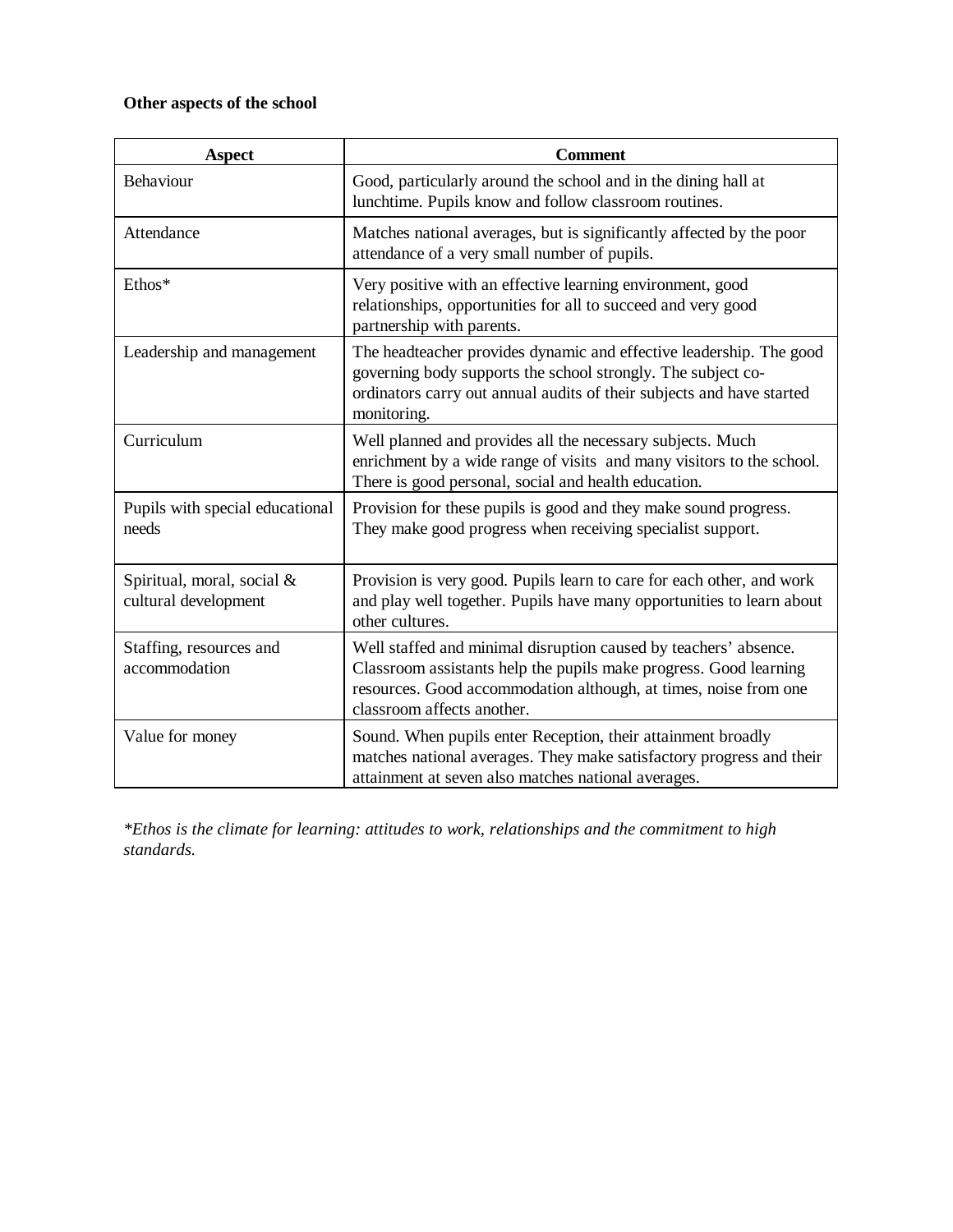# **The parents' views of the school**

| What most parents like about the school                                                     | What some parents are not happy about       |
|---------------------------------------------------------------------------------------------|---------------------------------------------|
| ! The school promotes good behaviour.                                                       | ! There were some criticisms but these were |
| ! The school promotes positive values and<br>attitudes.                                     | only mentioned by individual parents.       |
| ! Children are taught to be confident.                                                      |                                             |
| ! Lunch times promote social development and<br>good manners.                               |                                             |
| ! Teachers are very approachable.                                                           |                                             |
| ! The home-school reading book is a useful way<br>for parents to communicate with teachers. |                                             |
| ! Their children enjoy school.                                                              |                                             |
| ! The school encourages the involvement of<br>parents.                                      |                                             |
| ! The school receives much support from the<br>parent teacher association.                  |                                             |
| ! The school encourages their children to<br>achieve a good standard of work.               |                                             |

The parents are very supportive of the school. The inspection evidence supports almost all of the parents' positive views about the school. Although the parents' view is that the school encourages their children to achieve a good standard of work, the inspection evidence is that the school should do more to raise pupils' attainment in writing and mathematics.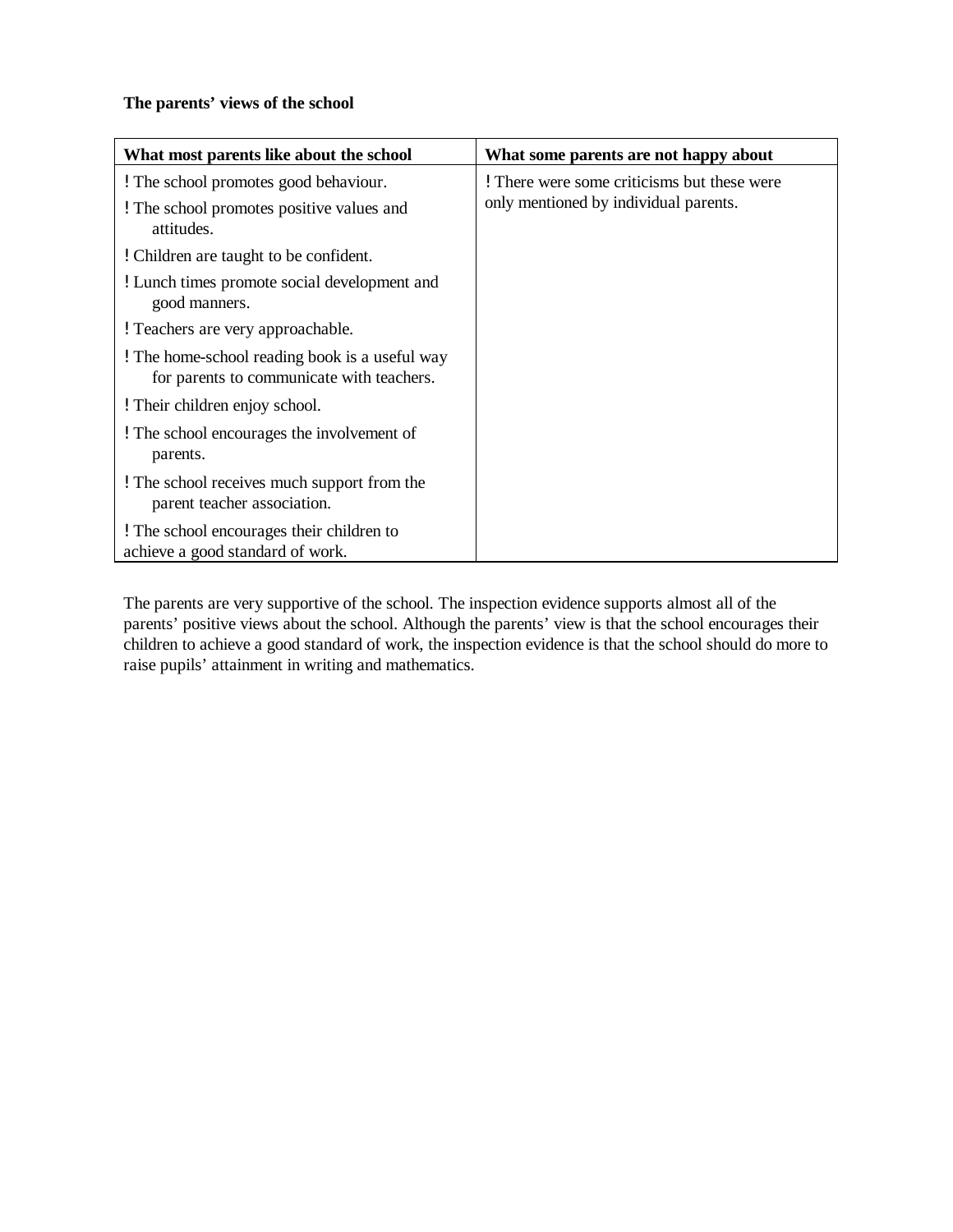# **KEY ISSUES FOR ACTION**

The governing body, headteacher and staff should:

- improve pupils' standards of writing; *[Paragraphs 7, 9, 82, 83. 86, 88]*
- implement fully the school's policy on assessment and recording of pupils' progress to ensure that teachers:
	- make judgements about pupils' progress with key knowledge and skills in the core subjects of English, mathematics, science, information technology and religious education;
	- record these judgements in a manageable way and use this information to plan pupils' next steps of learning so that they all make the best possible progress.

*[Paragraphs 25, 36]*

• increase the number of pupils reaching the higher level in mathematics;

*[Paragraphs 11, 90, 92]*

- improve the current monitoring of teaching by:
	- agreeing the features of teaching which enables all pupils to make good progress;
	- identifying the strengths and weaknesses of lessons, and providing support to remedy the weaknesses;

- informing the governing body about improvements to teaching.

*[Paragraph 24, 54]*

- Improve the current monitoring of pupils' attainment and progress by:
	- the headteacher and subject co-ordinator checking the pupils' work for the core subjects of English, mathematics, science, information technology and religious education according to an agreed, realistic schedule;
	- checking work to ensure that standards are high enough and that pupils make clear progress;
	- identifying strengths and weaknesses in pupils' work and identifying clear strategies to overcome the weaknesses;
	- informing the governing body about improvements to pupils' attainment and progress.

*[Paragraph 54]*

[*Numbers refer to the relevant paragraphs in the body of the report*.]

In addition to the key issues above, the following less important weaknesses should be considered for inclusion in the school development plan:

- the annual reports for pupils do not contain all of the necessary information; *[50, 58]*
- the large open doors between classrooms allow noise from one room to hinder learning in the other room on occasions; *[64]*
- the pond is not fenced in. *[45]*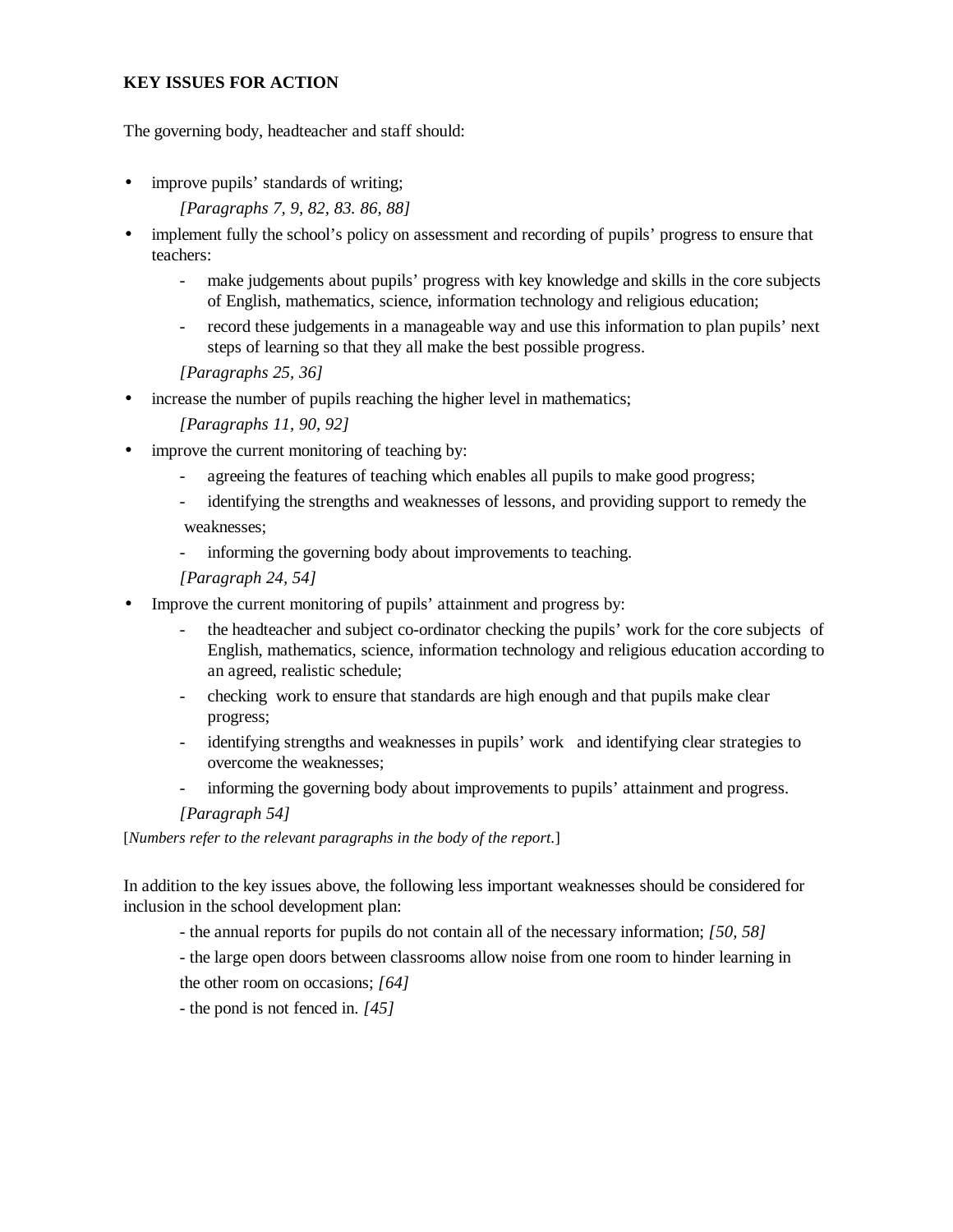# **INTRODUCTION**

#### **Characteristics of the school**

- 1. Horley has 220 pupils with three classes for Reception and Year 1, and two classes for Year 2. This is average in size for a primary school. There are similar numbers of boys and girls. Pupils come from a wide variety of backgrounds, with most from areas of private housing around the school but there are also some from privately rented and social housing. Most are from advantaged backgrounds but a number suffer some disadvantage. About 6% of pupils are known to be eligible for free school meals, which is below the national average. Very few pupils are from ethnic minority groups. About 23% of pupils are on the school's special educational needs register, which is a little above average. Three pupils have statements of special educational need. Children enter the Reception class in the September of the school year in which they are five. They attend full time at the beginning of the term in which they are five. At the time of the inspection early in the autumn term, 82 pupils were attending for mornings only. The oldest class started attending full time just after the inspection. Pupils' attainment on entry to Reception varies from year to year but is broadly average.
- 2. Aims of the school are to:
- a. generate a happy, safe and stimulating environment;
- b. enourage respect and sensitivity for the needs of others;
- c. provide a well-balanced curriculum which encourages enquiring minds;
- d. develop and maintain high expectations of attitude and performance;
- e. encourage each child to grow in self-esteem, achieve success and reach their full potential;
- f. promote active home and school partnerships;
- g. continue co-operation with the local community, other stages of education and county agencies;
- h. create equal opportunities regardless of culture, gender, social group or disability.
- 3. The school's key priorities for improvement are:
- a. spelling, handwriting and writing;
- b. the quality of assessment in mathematics;
- c. knowledge and understanding of life processes and living things;
- d. basic skills in information and communication technology;
- e. dance as part of physical education;
- f. monitoring and evaluation across the school.
- 4. The school has targets for the percentage of pupils reaching level 2 and higher in 2000. These are 85% for writing, 86% for reading and 86% for mathematics.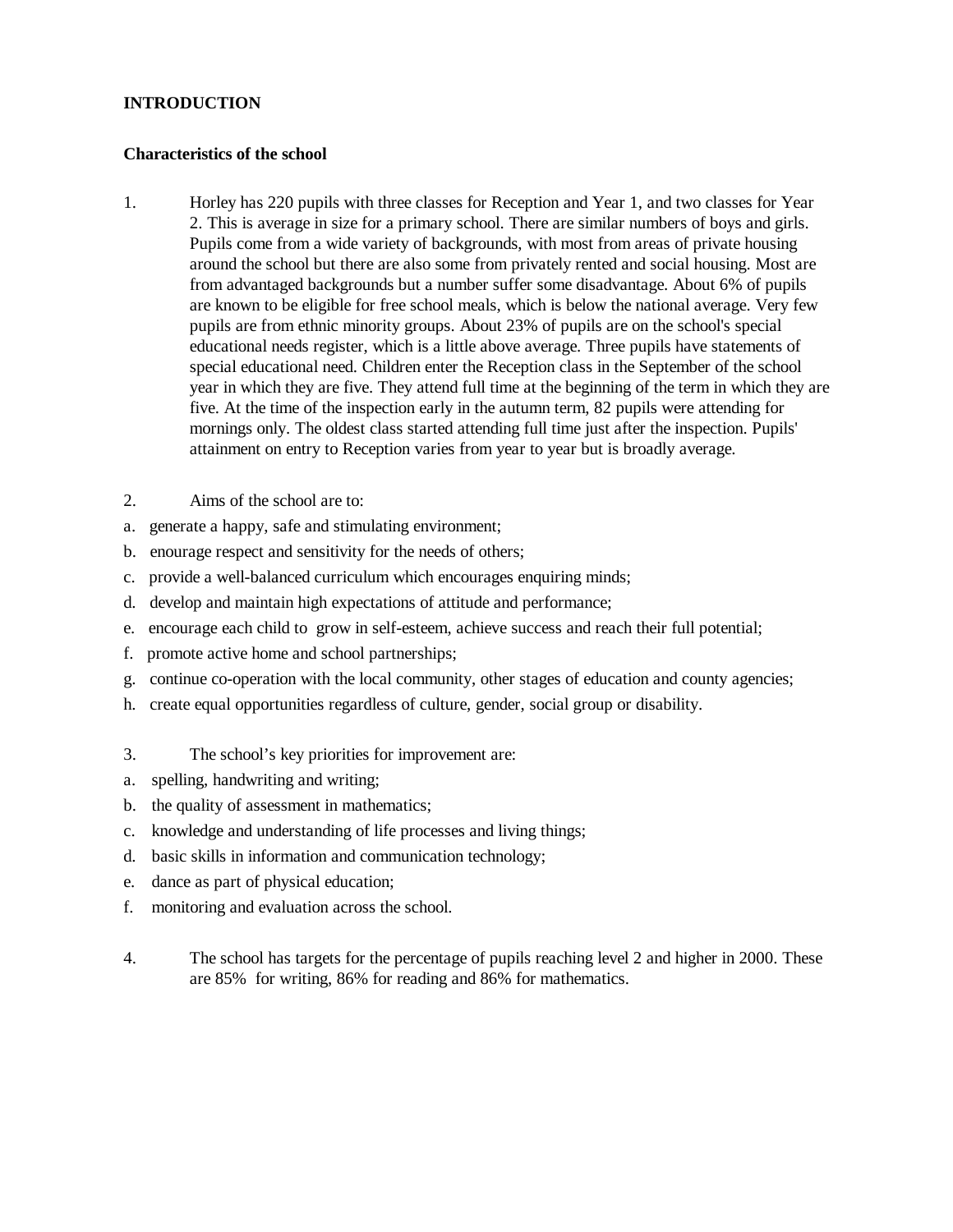# **Key indicators**

# **5. Attainment at Key Stage 11**

\_\_\_\_\_\_\_\_\_\_\_\_\_\_\_\_\_\_\_\_\_\_\_\_\_

| Number of registered pupils in final year of Key |  |
|--------------------------------------------------|--|
| Stage 1                                          |  |
| for latest reporting year:                       |  |

| Year | <b>Boys</b> | Girls | Total |
|------|-------------|-------|-------|
| 1999 |             | 36    |       |

| <b>National Curriculum Test/Task</b><br><b>Results</b> |                 | Reading | Writing | <b>Mathematics</b> |
|--------------------------------------------------------|-----------------|---------|---------|--------------------|
| Number of pupils                                       | <b>Boys</b>     | 33      | 28      | 36                 |
| At NC Level 2 or                                       | Girls           | 32      | 31      | 35                 |
| above                                                  | Total           | 65      | 59      |                    |
| Percentage at NC                                       | School          | 84 (81) | 77 (76) | 92 (87)            |
| Level 2 or above                                       | <b>National</b> | (80)    | 83 (81) | 84                 |

| <b>Teacher Assessments</b> |                 | English | <b>Mathematics</b> | Science |
|----------------------------|-----------------|---------|--------------------|---------|
| Number of pupils           | <b>Boys</b>     | 36      | 35                 | 36      |
| At NC Level 2 or           | Girls           | 34      | 35                 | 34      |
| above                      | Total           | 70      | 70                 | 70      |
| Percentage at NC           | School          | 91 (81) | 91 (82)            | 91 (86) |
| Level 2 or above           | <b>National</b> | 82 (81) | 86 (85)            | 87 (86) |

<sup>&</sup>lt;sup>1</sup> Percentages in parentheses refer to the year before the latest reporting year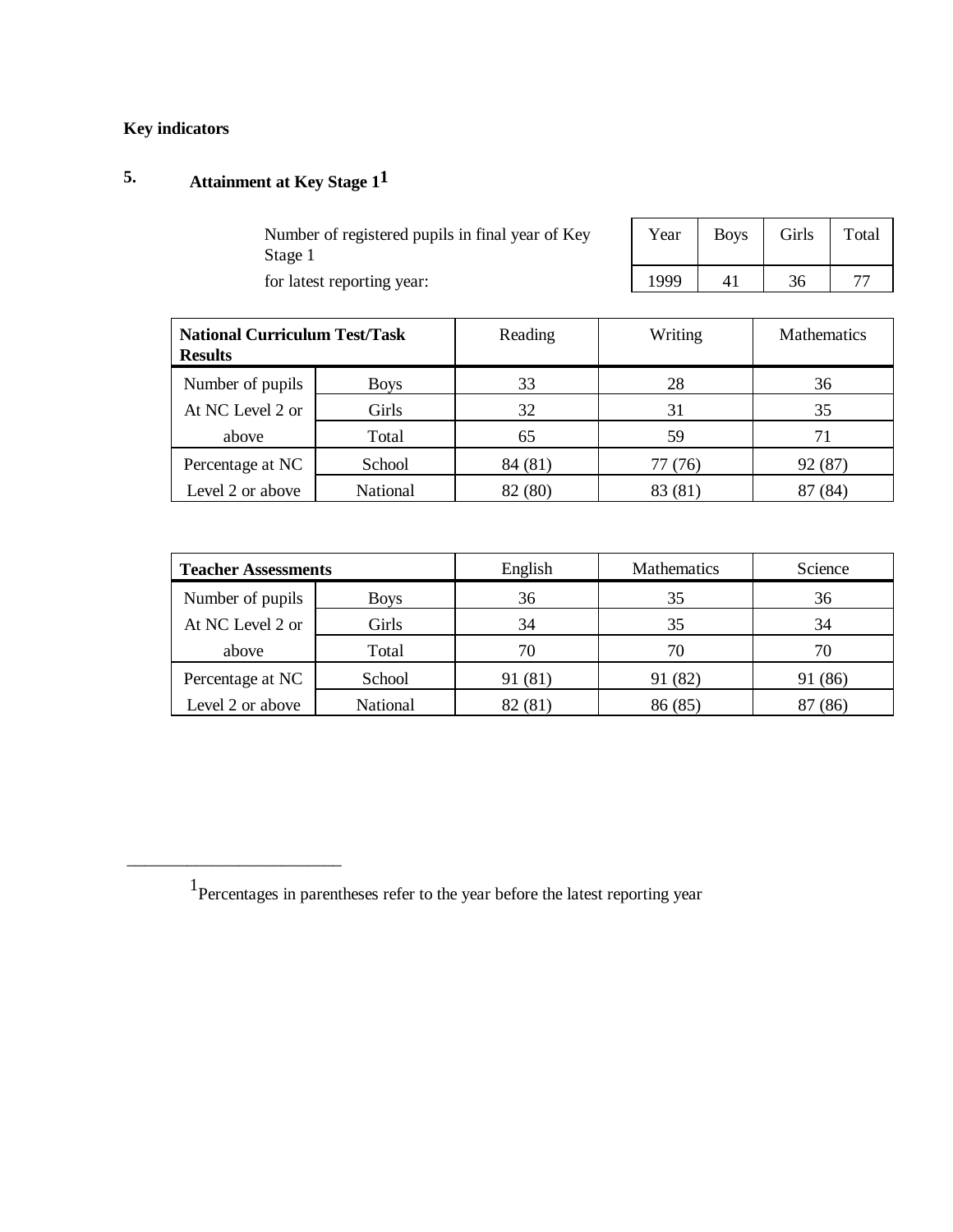# **Attendance**

| Percentage of half days (sessions)      |              |                           | %   |
|-----------------------------------------|--------------|---------------------------|-----|
| missed                                  |              |                           |     |
| Through absence for the latest complete | Authorised   | School                    | 5.9 |
| Reporting year:                         | Absence      | National comparative data | 5.7 |
|                                         | Unauthorised | School                    | 0.4 |
|                                         | Absence      | National comparative data | 0.5 |

# **Exclusions**

| Number of exclusions of pupils (of statutory school age)<br>during |           | Number |
|--------------------------------------------------------------------|-----------|--------|
| Fixed period<br>The previous year:                                 |           |        |
|                                                                    | Permanent |        |

# **Quality of teaching**

Percentage of teaching observed which is:

|                        | %  |
|------------------------|----|
| Very good or better    |    |
| Satisfactory or better | 92 |
| Less than satisfactory |    |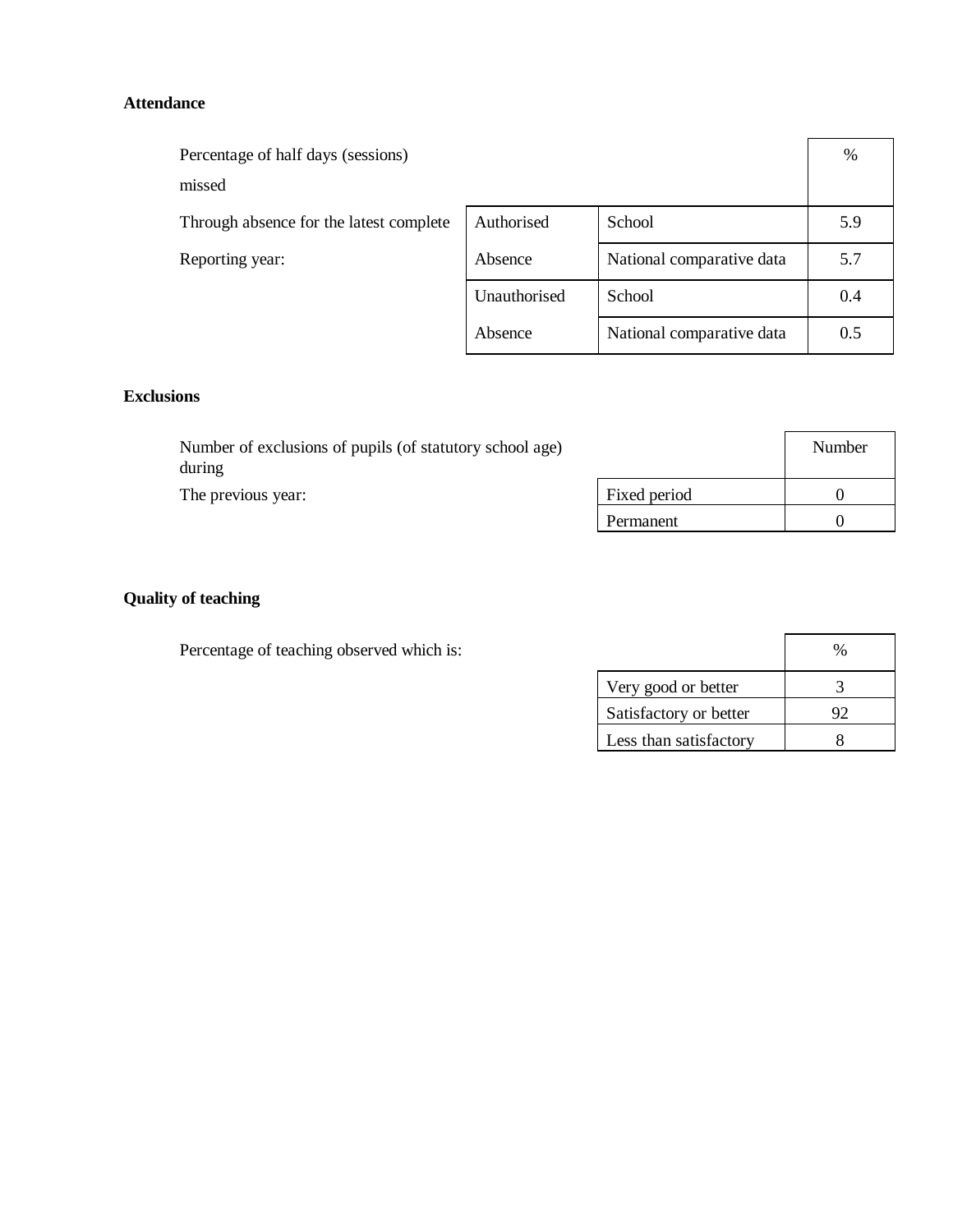# **PART A: ASPECTS OF THE SCHOOL**

#### **EDUCATIONAL STANDARDS ACHIEVED BY PUPILS AT THE SCHOOL**

#### **Attainment and progress**

- 6. Children have a wide ability range when they join the school, but overall standards of attainment are average. They make good progress in the reception classes and, by their fifth birthdays, many meet the requirements of the desirable learning outcomes, and often exceed the expectations of the outcomes for their personal, social, physical and creative development.
- 7. In 1998 and 1999, the national test results were above average for reading but below average for writing. The mathematics results were similar to the national average. In comparison with similar schools, results were above average for reading, below average for mathematics and well below average for writing. A high proportion of parents completing the questionnaire believe that the school enables pupils to achieve high standards. The inspection evidence is that the school should do more to raise pupils' attainment in writing and mathematics. The attainment targets for 1999, which had been agreed with the local education authority for the proportion of pupils reaching the expected Level 2 in reading, writing and mathematics, were met or exceeded. The reading and mathematics results have improved since 1997, while the writing results fell in 1997 and have risen slowly since then. The relative results of boys and girls fluctuate from year to year, and no general trends can be identified.
- 8. Pupils make good progress in reading and their attainment is above average at seven. They know how books work, deducing story themes from titles and covers. Many can work out words using their knowledge of letter sound combinations, pictures and grammar. Their understanding of what they read is satisfactory and some can explain why they like certain authors. Parents contribute significantly to their children's progress through listening to them read daily. Pupils' progress in speaking and listening is sound and their skills are average. They listen attentively to adults and each other, and speak with growing confidence. There are opportunities to develop speech, through reading work aloud and taking part in assemblies.
- 9. Pupils' writing is below average at seven. They make unsatisfactory progress because there are too few opportunities for writing, and too little is expected in length or quality. They rarely choose interesting words and have too little practice in writing stories. Most write in simple sentences and use little punctuation. Some of the best writing is in history, where teachers use events of great interest to the pupils as a stimulus for different types of writing. Pupils with special educational needs and those with English as an additional language make good progress in reading but their progress in writing is restricted as too little is asked of them.
- 10. Good standards of reading aid learning in other areas of the curriculum. Many pupils are able to read instructions on worksheets and can find information, about mini-beasts for example, from books and CD-ROMs. The weak writing skills of many, however, restrict progress in recording work. This is exacerbated by teachers asking too little with, for example, the use of worksheets encouraging only the briefest writing. Opportunities for pupils to write are often missed. The stimulating visits, visitors and events that the school organises are not fully capitalised upon to encourage purposeful writing. There has been insufficient planning to develop a range of writing through all the subjects of the curriculum, but this has improved recently.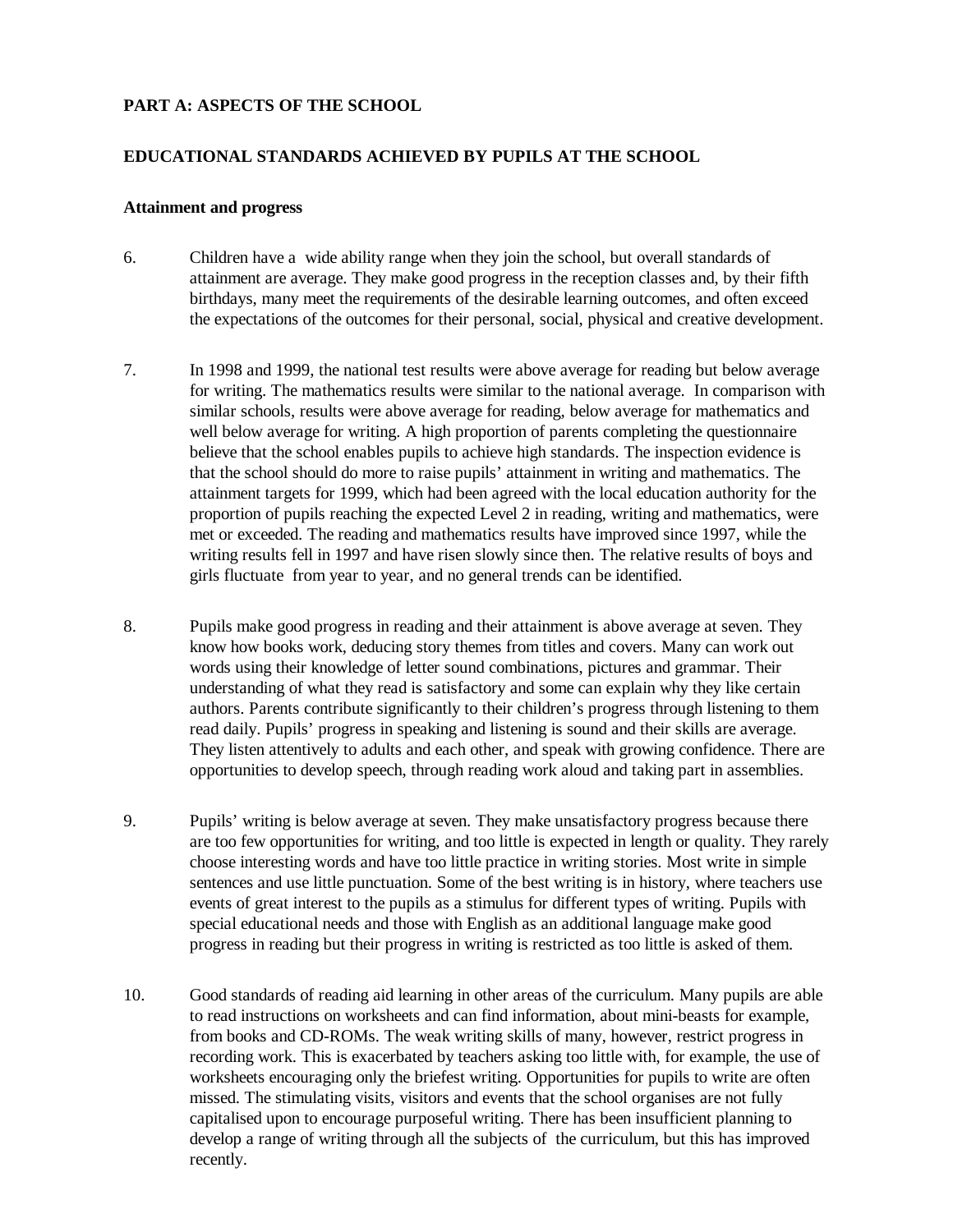- 11. All pupils make sound progress in mathematics and science, and their attainment at seven matches national averages. By the end of the key stage in mathematics, pupils have a sound understanding of place value and can investigate number sequences and patterns of odd and even numbers. They have a good knowledge of relationship between addition and subtraction. However, higher-attaining pupils are not sufficiently challenged and do not make enough progress. Pupils are encouraged to practise their numeracy skills at other times during the day such as at registration when they count girls and boys and work out the number present. There are examples of the good use of numeracy during a few science experiments.
- 12. In science, pupils sort materials into groups according to observable features such as their roughness and smoothness. They know the conditions needed for the successful growth of a plant, and the different methods for dispersing seeds. They are able to link different minibeasts to their habitats. Since the previous inspection, pupils' attainment in investigative science has improved, and pupils now make predictions, make relevant measurements and, with help, carry out a fair test.
- 13. Pupils make good progress in religious education and their attainment is above the expectations of the agreed syllabus. For example, they acquire knowledge and understanding of different religions through visits to different places of worship, including the local Anglican church, the Baptist church and the Roman Catholic church. They have also visited a synagogue and a mosque, where they learnt about some of the special ceremonies and customs.
- 14. In information technology, progress is sound and attainment matches national expectations. For example, pupils use word processing to create books, for example, about 'Elmer the elephant'. They have sent and received E-mail from a teacher's son who is working on a ship in the Gulf of Mexico. For work on control, they give a programmable toy instructions so that it follows a particular route on a map. They create bar charts to show their favourite fruits, and use a program to record how tall beans grew during a science experiment.
- 15. Pupils' work in art, design and technology, geography and physical education is of an appropriate standard for their ages. They make careful observational drawings of plants and mini-beasts. Year 2 pupils designed and made hats. Their plans included annotated drawings, and they chose their materials and suggested improvements in their evaluations. Older pupils compare Horley with the village of Chembakolli in southern India. They travel on physical education apparatus confidently and show good agility and control in jumping and landing.
- 16. Their attainment in music has improved since the previous inspection. High attainers in Year 2 could hear the difference between Pachelbel's music played on traditional instruments and that played on a modern keyboard. Pupils sing tunefully with enthusiasm and enjoyment. In history, pupils' work is at least appropriate for their ages, and is often above average. Teachers choose motivating ways for pupils to record their work through, for instance, stories and writing speech bubbles on pictures of Guy Fawkes and his conspirators. The Great Fire of London inspired some lively writing because pupils wrote as if they were there.
- 17. Pupils with special educational needs make sound progress as a result of the early identification of and good quality support for their learning difficulties. They make good progress during short sessions when they are withdrawn from classes for intensive literacy support on, for example, phonics and reading. During Literacy Hour lessons, pupils with special educational needs mostly make sound progress but there were instances when they made little progress because they found it hard to understand what to do or the pace of a game to identify frequently used words was too slow. In mathematics, pupils made sound or better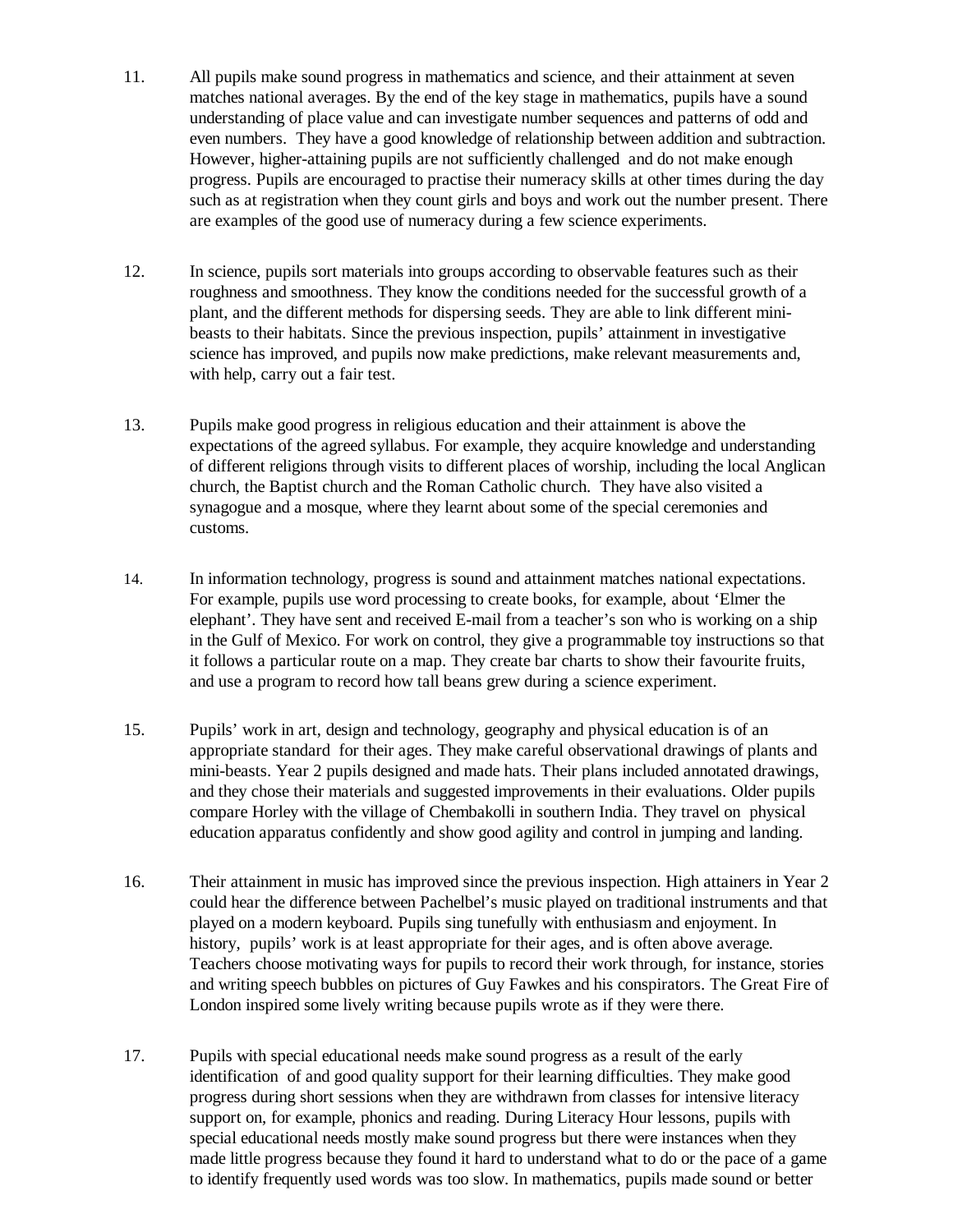progress as they were well supported when, for example, they practised addition and subtraction with numbers to 6.

#### **Attitudes, behaviour and personal development**

- 18. Children under five behave well, are keen to please, and work hard, concentrating for extended periods. All children are conversant with the procedures and expectations of school life. They know the difference between right and wrong, and arguments are few. Collaborative work, such as role-play or playing with bikes, is successful. They share resources and tidy away willingly.
- 19. Pupils' response to their lessons is good. Those with special educational needs enjoy school and try their best. Their attitudes to work are good. They settle quickly to work and concentrate well. They are keen to contribute to lessons by answering questions or explaining their ideas. In mathematics, for example, pupils sustain their concentration throughout lessons. They listen attentively, and contribute fully to the mental mathematics sessions. In English, they are enthusiastic about books. Pupils lose concentration on the few occasions when tasks are inappropriate, whole-class teaching is too long, or they are disturbed by noise from a neighbouring classroom.
- 20. Relationships are very good indeed amongst pupils and between adults and pupils. For example, in one lesson, the teacher asked pupils to support a boy who was lonely and they did. Pupils with special educational needs are very well integrated into their classes.
- 21. The inspection evidence supports the views of parents that pupils' behaviour is good. No pupils were excluded during the last year. Their behaviour is particularly good around the school and in the dining hall at lunch time. Pupils know class routines and automatically put things away carefully at the end of lessons. Pairs of older pupils serve the food at each table during the lunch break. They take this responsibility seriously and carry it out very effectively. The inspection evidence supports parents' views that dinner time promotes social development and good manners. They work well in groups during, for example, science activities. In classes, they are keen to take responsibility to put resources away. Pupils are self-confident and relate well to adults, which is the view of the parents. Older pupils take an active part in helping on one way or another, for example setting out chairs for assembly, serving at lunchtime and assisting in the school office.

# **Attendance**

22. The rate of attendance and level of unauthorised absence for the past academic year were in line with the national average for primary schools. The attendance figures for the period were significantly affected by the long-term absences of three pupils. Registers are completed at the beginning of morning and afternoon sessions, often with teachers and pupils greeting each other in French or Spanish. Pupils arrive punctually for morning and afternoon school.

# **QUALITY OF EDUCATION PROVIDED**

#### **Teaching**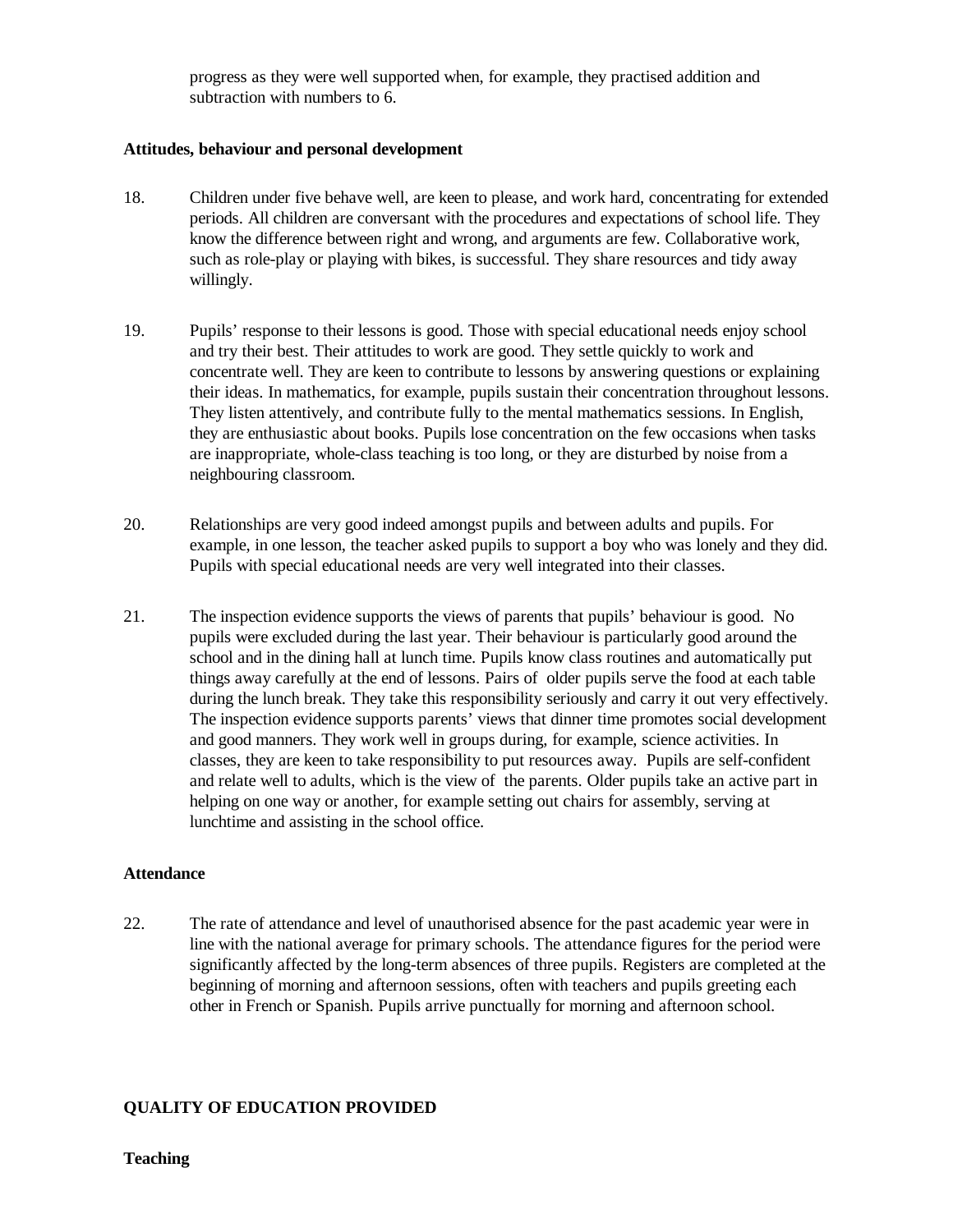- 23. The overall quality of teaching has improved since the previous inspection as some monitoring and support for teaching has been introduced. The quality of teaching for the under-fives is good, and enables pupils to make some good progress. The significant strengths of the teaching include: good understanding of how children learn; the teamwork and the deployment of staff; attention to procedures that make the children feel secure; and the maintenance of well-organised, attractive indoor and outdoor environments. Explanations are clear and well paced, and expectations of behaviour are high. Reading homework is particularly well used.
- 24. For Key Stage 1, the quality of teaching is sound, and helps pupils make satisfactory progress. The proportion of lessons that were sound or better was similar to the national average while the proportion of lessons that were good or better was below the national average. However, there are weaknesses in teaching which hinder pupils' progress. Teachers' expectations are not high enough for pupils' writing and for higher-attainers in mathematics, and this hinders pupils' progress. The proportion of good or better lessons is below the national average because the monitoring and support of teaching is not yet fully effective.
- 25. Teachers' marking lacks rigour, and pupils' errors in all subjects are insufficiently corrected and analysed. These weaknesses result in teachers and pupils not being clear about the next small steps in learning. There is also too little consistent evaluation of pupils' progress in lessons to inform planning. Arrangements for homework are good and well supported by parents, who make a very good contribution to their children's progress through reading with them daily. Teachers' lesson planning is sound and includes clear learning objectives. Lessons usually have a brisk pace and learning resources are used effectively. In almost all lessons, pupils were well managed to enable efficient learning and to secure good behaviour.
- 26. Teaching is satisfactory in English. Strengths of teaching include the use of additional adults to support Literacy Hour activities, clear explanations and instructions, and good use of the guided group reading assessment sheets. Reading is well taught. Weaknesses include not using information from marking and oral feedback to pupils to plan for pupils' next steps of learning, expectations that are too low for writing and too much use of worksheets.
- 27. Mathematics teaching is at least sound with some good lessons. Strengths include clear learning objectives and well-planned activities, good use of classroom assistants and other adults, and well-taught mental mathematics. Weaknesses include lack of challenge for high attainers and too much use of worksheets.
- 28. Pupils with special educational needs are taught soundly. Teachers generally plan suitable work and ask appropriate questions to check understanding during carpet times. They explain, structure and support activities well, deploying classroom assistants to give pupils intensive help. Classroom assistants and volunteers are effective in the classroom and liaise well with teachers to maximise their effectiveness. Success is praised at every stage.

# **The curriculum and assessment**

- 29. The curriculum for the under-fives is very well thought through. The detailed policy, schemes of work and short-term plans ensure equality across the three reception classes and have a very good emphasis on learning objectives in every area of learning. The curriculum meets well the needs of children of different levels of attainment.
- 30. The school has a sound curriculum at Key Stage 1 and has revised the timetable to increase teaching time, which is now above the recommended minimum. The curriculum is relevant, broad, balanced and meets statutory requirements. In addition to the full range of National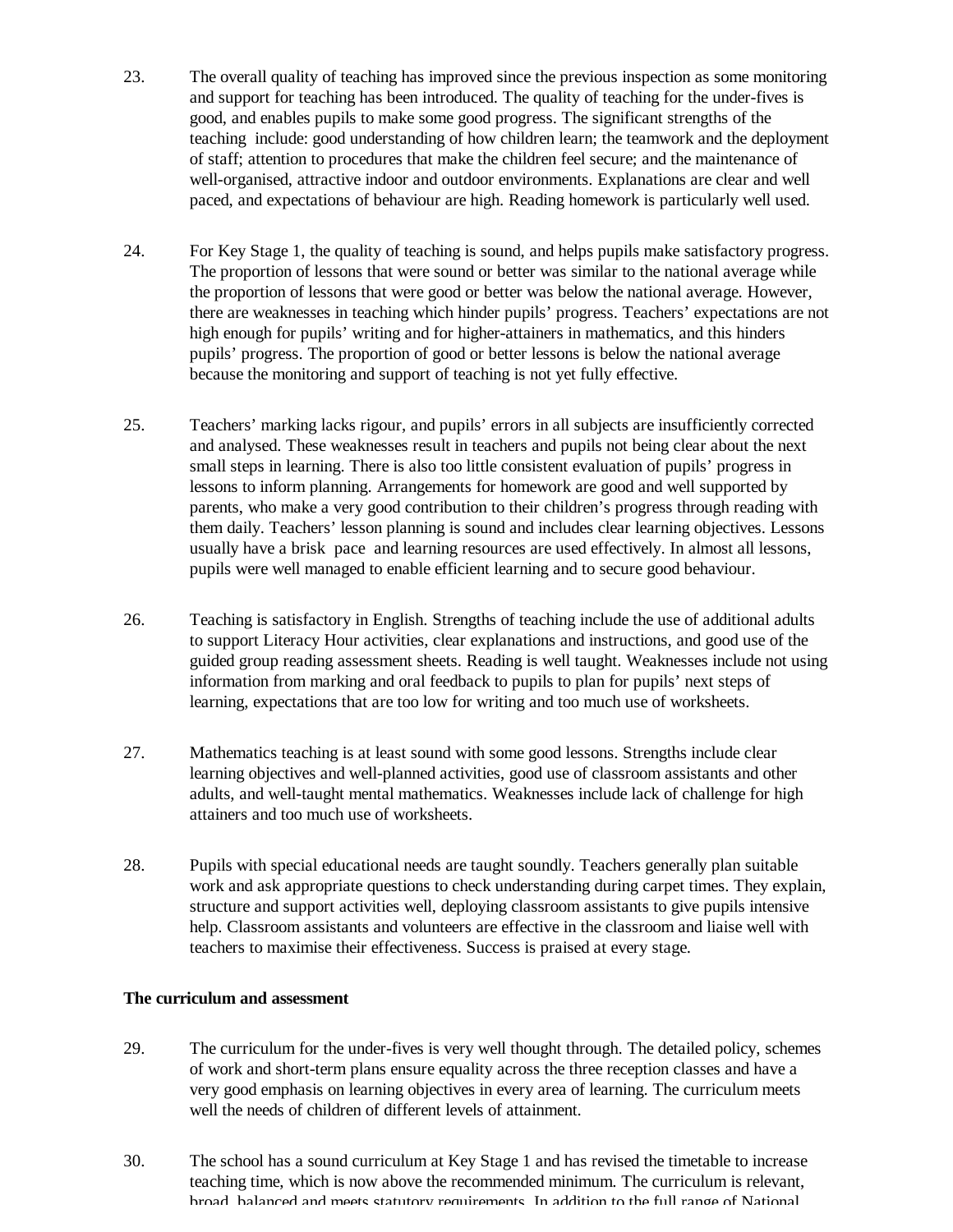Curriculum subjects and religious education, pupils are taught French. This is done in an informal but very effective way during assemblies, singing and registration. The pupils benefit from good personal, social and health education. There are clear, appropriate guidelines for personal, social and health education which includes sex, drugs and citizenship education. The school's response to the National Literacy and Numeracy Strategies is good.

- 31. The school now has in place schemes of work for all subjects and these should give a sound basis for continuity and progression in pupils' learning. This is an improvement since the previous inspection. Those for mathematics, science and history, for instance, are of very good quality. However, their newness makes it difficult to judge the impact on standards but these improvements should help to raise attainment. Teachers make good use of the schemes of work as a basis for termly and weekly planning. Teachers' weekly planning includes clear learning objectives, which is another improvement since the previous inspection. Those in the same year groups plan together to ensure that different classes have the same curriculum.
- 32. Parents are pleased with the successful after-school French, Spanish, soccer and judo clubs, but they have to pay for them. The school significantly enriches the curriculum with visits and visitors.
- 33. The provision for pupils with special educational needs is good. Help for individuals is very good in quality and quantity. They are well supported in class, particularly through the careful deployment of classroom assistants and additional adults. Usually the work meets their needs. The use of worksheets is not always appropriate since they restrict the amount of writing needed, which results in these pupils not having sufficient opportunity to practise their skills.
- 34. The school's admission number is 80 pupils per year, which is a little less than three classes of pupils. The school always ensures that reception pupils are taught in single year-group classes. For the current school year, the Year 1 pupils are taught in three classes and Year 2 pupils are taught in two classes, all of which are for a single year group only. However, the Year 2 classes have more than 30 pupils in them. The admission of 80 pupils per year means that the school normally has to have a mixed-age class for pupils from Years 1 and 2, and has to have some classes of more than 30 pupils. Mixed-age classes make curriculum planning more complex and time consuming.
- 35. The assessment procedures for children in the reception classes are good. The very good links with pre-school providers and parents mean that information is passed to the school efficiently. This information is added to the results of the baseline assessments to give teachers a very good picture of children's strengths and weaknesses. Teachers use the information well to plan appropriate work and set targets, which are shared with parents at termly consultation meetings. This information is also used well in the early identification of and support for pupils with special educational needs.
- 36. Assessment at Key Stage 1 has some strong features but also some weaknesses. This is because records do not sufficiently describe pupils' strengths and weaknesses, and there is insufficient use of assessment information to inform planning of the next steps in learning by individual pupils. Good features of the school's assessment procedures are the termly targetsetting records that are shared with parents. These aid progress in literacy, numeracy and social development. The information technology, science, guided writing and group reading records are also useful initiatives. It will be important for the school to check that the highlighted checklists for each pupil in English, mathematics and science do give a clear picture of strengths and weaknesses in terms of key knowledge and skills. Also, it will be important to check that these assessment systems are manageable. There is no detailed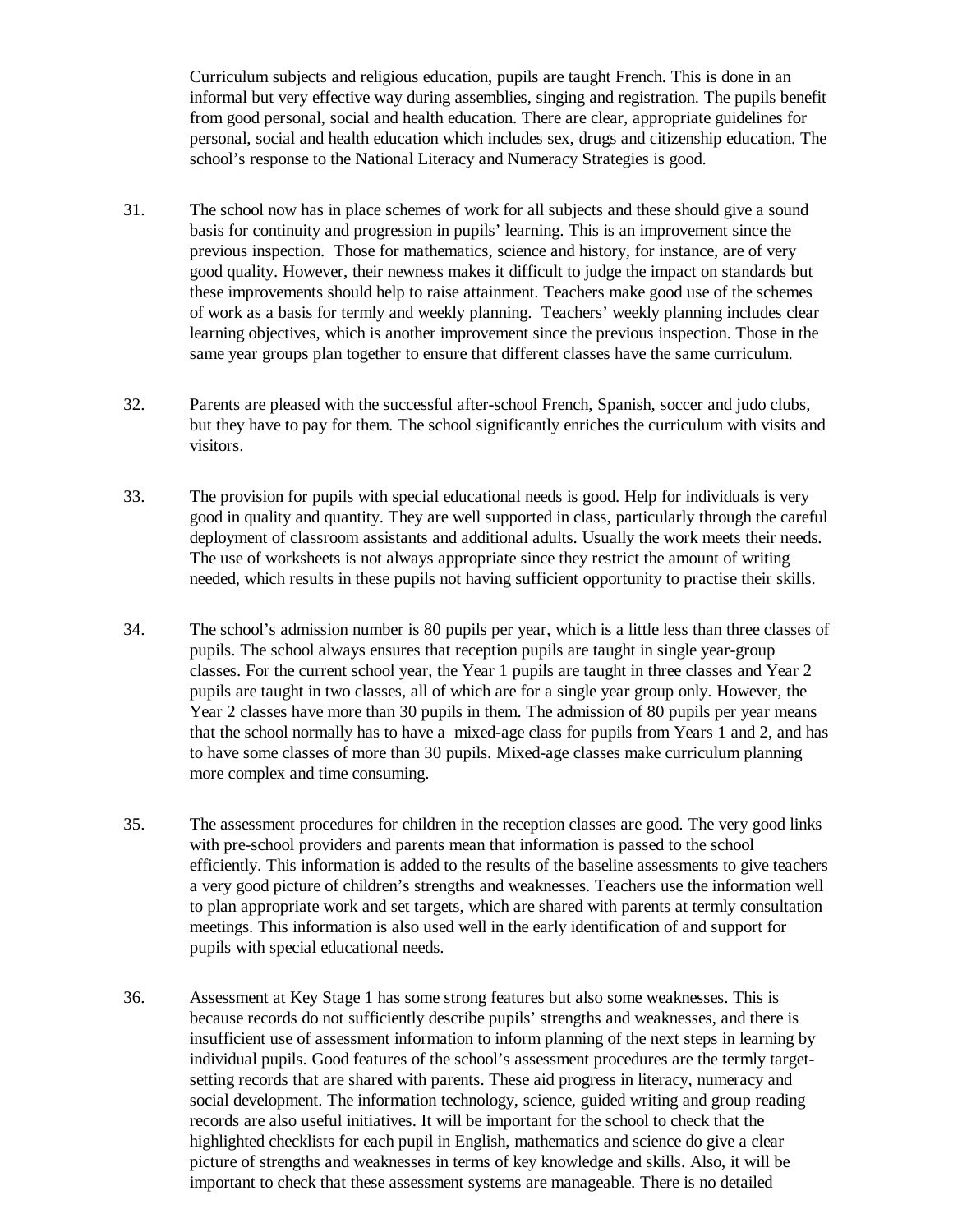levelling of pupils' work showing that pupils have reached a certain level in, for example, writing. Pupils' writing is not analysed to record what a pupil can and cannot do in order to identify the next steps of learning.

#### **Pupils' spiritual, moral, social and cultural development**

- 37. The provision for pupils' spiritual, moral, social and cultural development is very good and is a strength of the school. A strong sense of community has been established for both pupils and staff, and this contributes positively to pupils' good understanding of themselves and others.
- 38. Provision for pupils' spiritual development is good. Spirituality is effectively promoted through assemblies and through daily lessons. Acts of collective worship are taken in turn by all the teaching staff, follow a coherent theme and provide opportunities for pupils both to reflect on the world around them and explore their own feelings. The chosen themes promote clear moral values and carry positive messages which pupils readily understand. Religious education lessons also contribute to pupils' spiritual development and circle-time sessions throughout the school provide opportunities for focused reflection. Teachers also provide informal opportunities in lessons for pupils to consider the natural world.
- 39. Very good provision is made for pupils' moral development. The school has a strong moral ethos; pupils learn from an early age to care for each other in a secure environment where each individual is valued and treated with respect. The inspection evidence supports the parents' views that the school promotes positive values and attitudes. Teachers and the many other adults set a good example, using calm strategies to establish order and create a comfortable learning environment. The school organises several fundraising activities for national and international charities each year, giving pupils an insight into the plights of others. Pupils are also encouraged to treat the school site and the wider environment with respect. The recent creation of the quiet and sensory garden within the school grounds has developed pupils' appreciation of nature and the living world.
- 40. The school's ethos and relationships strongly promote social development. From the time they join, pupils are encouraged to work and play together, learning to take turns and share equipment and resources. Pupils with special educational needs are well integrated into classes, and this contributes significantly to their social development. Social and moral issues are explored in well-planned assembly themes, such as one during the inspection on friendship. A significant number of parents at the pre-inspection meeting agreed that their children were taught to be confident and that social development and good manners were especially well promoted at lunch times. Even the youngest pupils are given responsibilities within the classroom, and these are built on as pupils move through the school. Class assemblies and nativity plays offer further worthwhile opportunities for pupils to develop their social skills through performing to others.
- 41. The provision for pupils' cultural development is very good. Pupils have an opportunity to study the work of Western artists and to imitate their style. They are encouraged to develop an appreciation of a range of different kinds of music. They learn about other cultures through studies of India and Egypt. Pupils also learn about the beliefs and customs of the world's major religions, and this knowledge has been enriched through visits to a church, synagogue and mosque. At times throughout the school day, teachers converse with pupils in basic French or Spanish, giving them experience of speaking and hearing another language. The school has arranged for after-school clubs in French and Spanish three afternoons a week, funded by parental subscriptions and run by an ex-parent.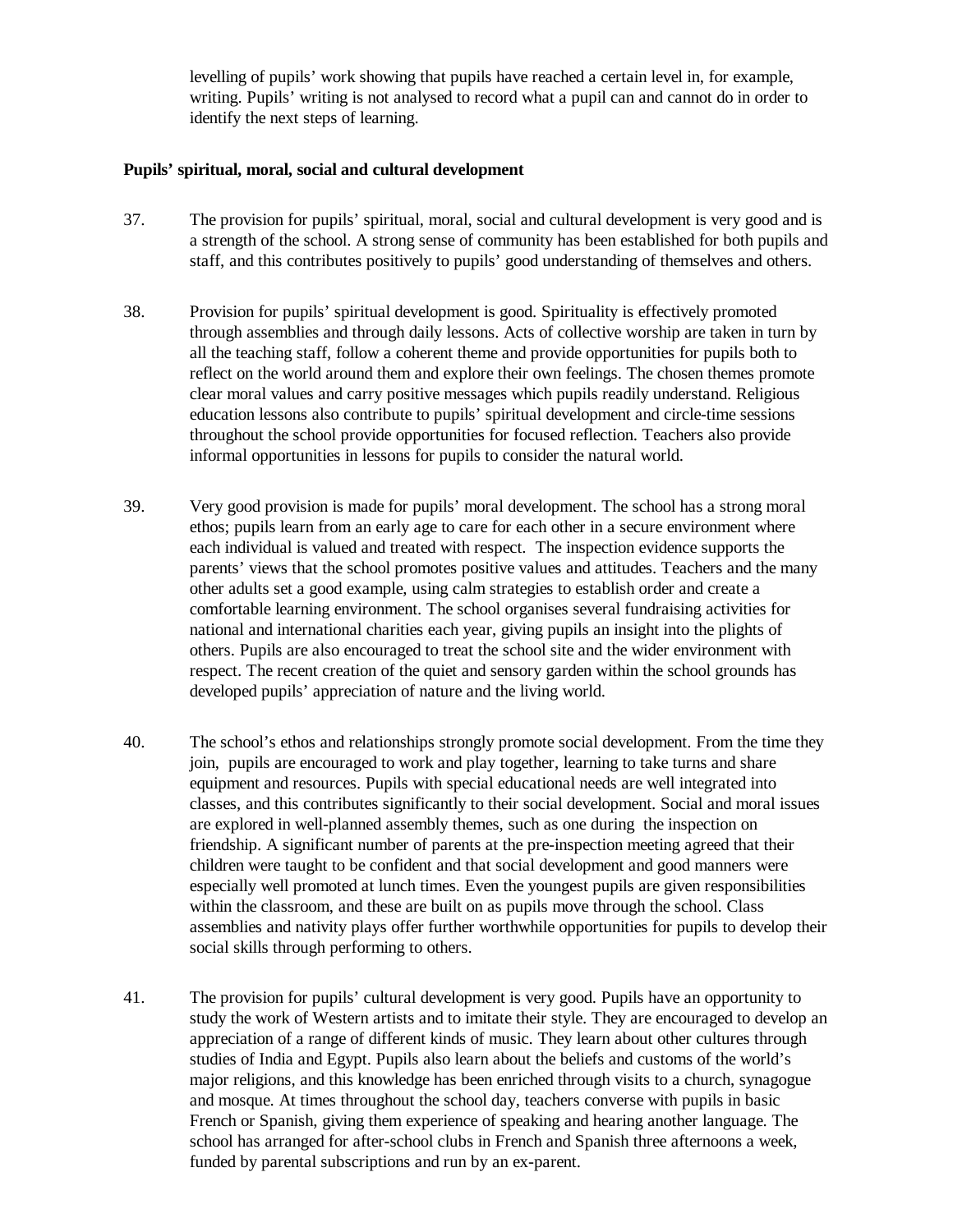## **Support, guidance and pupils' welfare**

- 42. There is a supportive and caring ethos in the school and the pupils are looked after well. The high-quality care highlighted in the last inspection report has continued. Teachers and classroom assistants know pupils well and their personal and social development is given high priority. Since the last inspection, the school has developed effective procedures to ensure that aspects of the personal and social education programme are taught in a coherent manner. Systems for monitoring and recording pupils' academic progress have been introduced but have not yet been used consistently throughout Key Stage 1. It is, therefore, too soon to judge whether these will be effective in identifying pupils' strengths and weaknesses, and thereby raising academic standards.
- 43. There are good systems in place for promoting discipline and good behaviour. Praise and encouragement are given constantly, and sanctions applied when necessary. Each class draws up its own classroom rules, giving pupils ownership for their own behaviour and encouraging a sense of responsibility within the class.
- 44. Procedures for monitoring and promoting attendance are very good. The school follows up absences quickly and efficiently, and has a good working relationship with the educational welfare officer. Almost all parents who returned the questionnaire indicated that their children enjoy coming to school.
- 45. Overall, the school is successful in promoting pupils' health and safety with frequent checks being made. The playground is well supervised at playtimes and there are an appropriate number of staff trained in first aid. The pond in the environmental area is not fenced off but there was no evidence during the inspection of pupils going into this area. The school teaches the pupils that they must respect this area as a study environment and must only enter it when accompanied by an adult. The governing body has discussed this in detail, and procedures are regularly reviewed and discussed with pupils. However, the inspectors' view is that the unfenced pond presents a risk to pupils' safety. Fire drills are carried out each term, and the alarm and equipment are tested weekly. The procedures for child protection are very good. The headteacher is designated to oversee child protection issues and any concerns are properly communicated and recorded.
- 46. Nearly all pupils in the reception classes have experienced some form of pre-school education. Over the past few years, the school has developed very good relationships with the pre-school providers. It also has well-established links with the junior school to which most pupils move when they leave. These arrangements help pupils to have a smooth introduction to full-time education and provide a supportive transition to the next stage of their schooling.
- 47. The school gives very good support and guidance to pupils with special educational needs. Staff praise their small steps in progress, encouraging them to do even better. Class assistants, teachers and the headteacher liaise well to monitor how pupils are doing. The very good relationships with outside agencies and special schools benefit pupils.

#### **Partnership with parents and the community**

48. The partnership with parents is a strength of the school. There is a welcoming atmosphere and parents are encouraged to take an active part in their child's learning and in the life of the school. The vast majority of parents, in turn, are very supportive, and find the school approachable when they have any concerns about their children. In their responses to the pre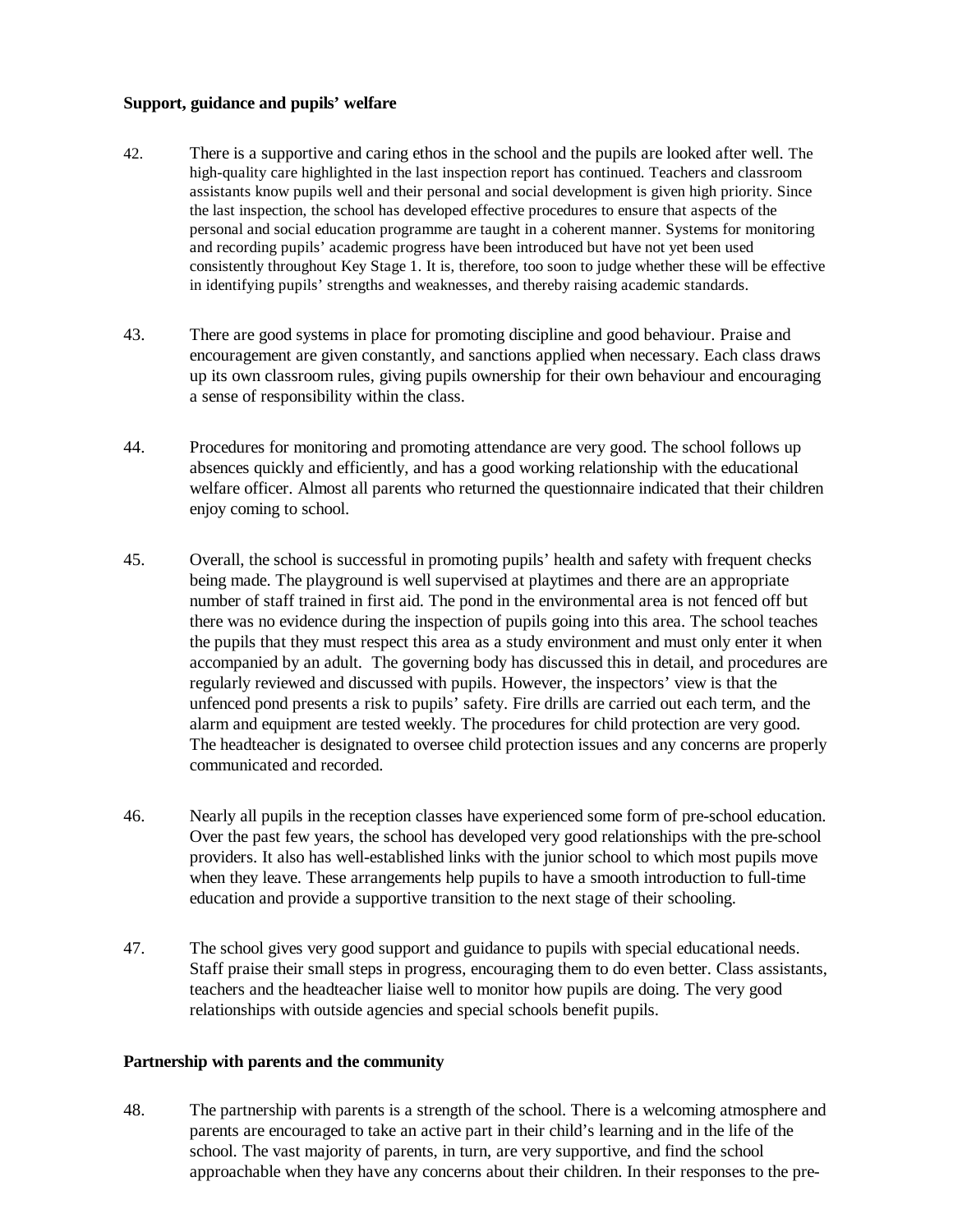inspection questionnaire a high percentage indicated that their children enjoy school and that, as parents, they feel encouraged to become involved in school life.

- 49. The Friends Association organises social and fundraising events, and has contributed more than  $£25,000$  over the past five years. A substantial number of parents help in the school by listening to reading or supporting practical activities such as cookery or art. Those who work in the school have good working relationships with teachers. Regular working parties of parents provide help in improving the school environment, both inside and out. There is good parental participation in the home reading scheme and the school provides useful guidance on how parents can help their children at home. Most parents give their children valuable support.
- 50. Information for parents is very good. The prospectus and Governors' Annual Report are informative and well presented. There is a regular flow of friendly newsletters from the headteacher with details of school activities which encourage parental participation. Teachers send out information about their own year groups. Consultation evenings are held each term, where parents can discuss their child's work and receive a useful written record giving details of their child's progress and targets for improvement. This is very good practice. Parents report that they find the home-school reading book useful in communicating with the class teacher. However, annual written reports do not give a clear picture of the progress of individual pupils in the foundation subjects, such as geography and history, as they should. Many comments are the same for each pupil.
- 51. The school has continued to develop good links with the local community. Visitors include representatives from the police, fire service and local places of worship. Pupils entertain local elderly people at the school's harvest service, and for the past two years have performed a nativity play to residents of a respite centre. Each year the school takes part in the local music festival for Year 2 children, and pupils and staff are regularly invited to attend concerts and performances at other local schools. Productive links have been developed with several local companies and organisations. The school took part in the opening event at Virgin Atlantic training centre, and BAA has provided resources and funding for the recently developed conservation and quiet area. These links are very beneficial to pupils' personal development.
- 52. Liaison with parents of pupils with special educational needs is very good. Teachers and parents discuss information about individuals formally at the termly consultations, and informally on a more frequent basis. These links make a strong contribution to pupil attainment and personal development.

# **THE MANAGEMENT AND EFFICIENCY OF THE SCHOOL**

#### **Leadership and management**

53. The headteacher continues to provide dynamic and effective leadership. She plays a key role in establishing the school's happy and stimulating learning environment and the effective partnership with parents. The senior management of the school has been disrupted by staff absence. However, the current senior management team is committed, effective and hard working. The governing body fulfils its responsibilities very effectively. These include acting as a critical friend of the school and monitoring the school's work. The school benefits from the expertise and commitment that governors bring to their work. The work of the governing body is very well organised, and its committees are very active. The minutes of the full governing body and its committees are clear and well structured. The role of subject coordinators has improved since the previous inspection and their job descriptions include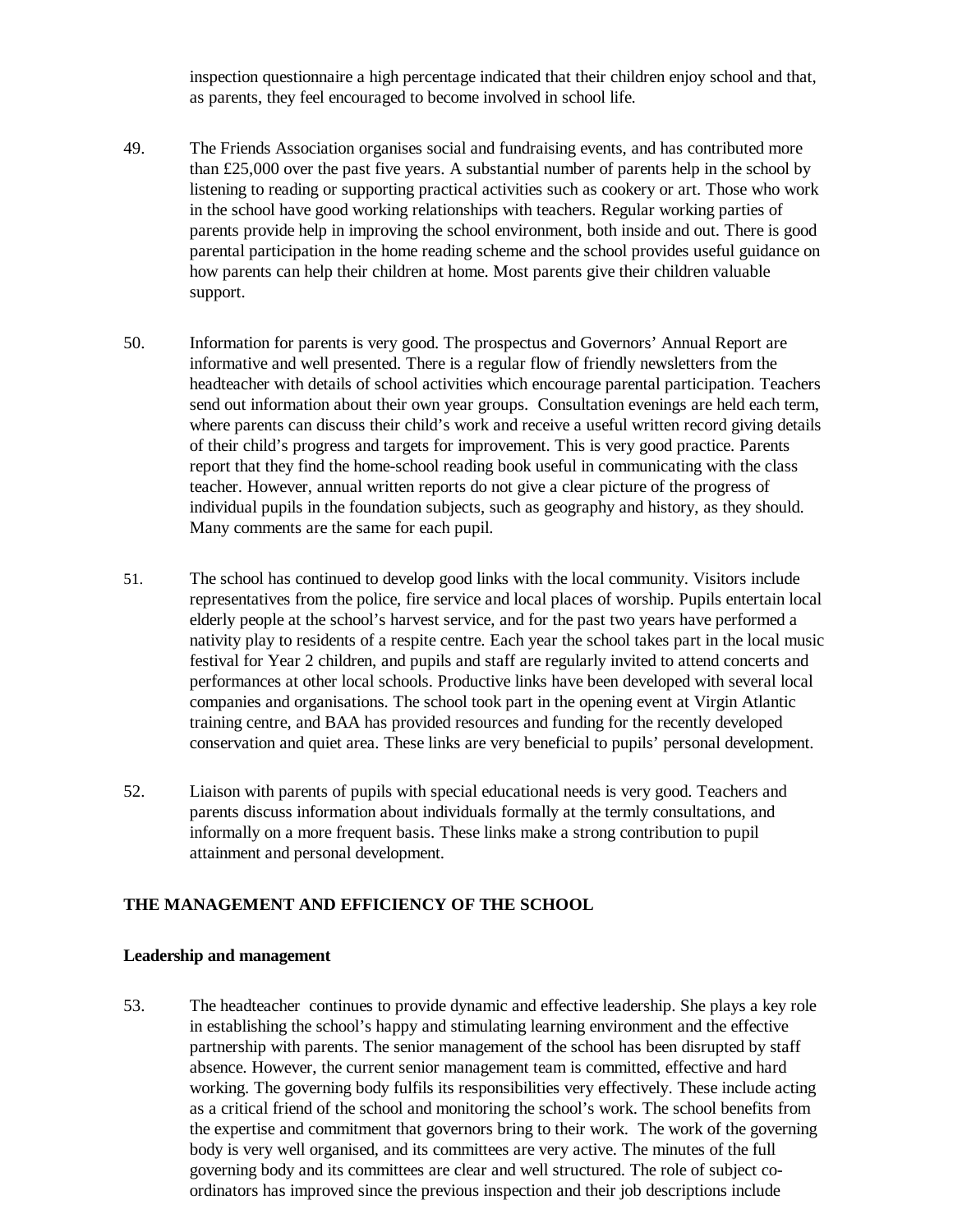targets for each term. They monitor termly planning and carry out audits of their subjects each year. They have carried out some monitoring of investigative science and mental mathematics, and this information has been used to raise standards.

- 54. The monitoring and support of teaching and curriculum development have improved since the previous inspection but still do not have enough impact on improving the quality of teaching and raising attainment. A comprehensive monitoring and support policy has recently been set up. Teaching is monitored and strengths and weaknesses identified. It is good that some of this monitoring has been done by the headteacher jointly with the local education authority's advisor. However, the weaknesses identified in teaching are not followed up systematically to ensure that the quality of teaching improves. There is sampling of pupils' work for English and mathematics when the staff examine a range of pupils' work and agree National Curriculum levels. However, there is not a check that pupils' work in each class is good enough or that there is a clear progression in pupils' learning as they move through the school. The governing body should be provided with formal monitoring reports.
- 55. Many of the school's aims are successfully achieved. For example, the school provides a happy, safe and stimulating environment, and there are active home and school partnerships. A few aims are not fully achieved such as the high expectation of pupils' academic performance and the encouragement of pupils to reach their full academic potential. The school's policies are implemented satisfactorily.
- 56. Since the previous inspection, the process and documentation of the school development plan has been improved. A three-year plan ran from 1996 to 1999 and this helped the school to improve. There were clear targets for each year , and each target was supported by a wellstructured action plan. The school is in the process of producing a new plan for the next three years. A very thorough and detailed audit has been carried out which has included pupils, parents, staff and governors.
- 57. The school's very positive ethos reflects its commitment to high achievement, an effective learning environment, good relationships and equality of opportunity for all. However, the strategies to ensure that the commitment to high achievement is realised are not yet effective enough. The school has a sound policy for equality of opportunity. There are no significant differences in the attainment and behaviour of boys and girls.
- 58. Statutory requirements are met except for reports to parents which do not give details of the progress of individual pupils in the foundation subjects, as is required.
- 59. The provision for pupils with special educational needs is well managed by the headteacher, who co-ordinates this area. The special educational needs governor plays an active role in the school. Problems are identified in the reception classes through analysis of baseline assessments, and where necessary, extra help is given by the teacher. The policy sets out procedures clearly. The statutory requirements for pupils with special educational needs are well met. Individual education plans are reviewed and written by all concerned at least once a term. The targets are carefully thought out, and progress is monitored well.
- 60. The school has made sound progress since the previous inspection. The quality of teaching has improved, and the school has addressed the only weakness in attainment that was identified which was for music. The school has maintained standards in reading and science, and standards in mathematics have improved over the last three years. However, there are weaknesses in pupils' writing. Satisfactory progress has been made with almost all of the key issues for action identified in the previous report. The exception is the need to continue to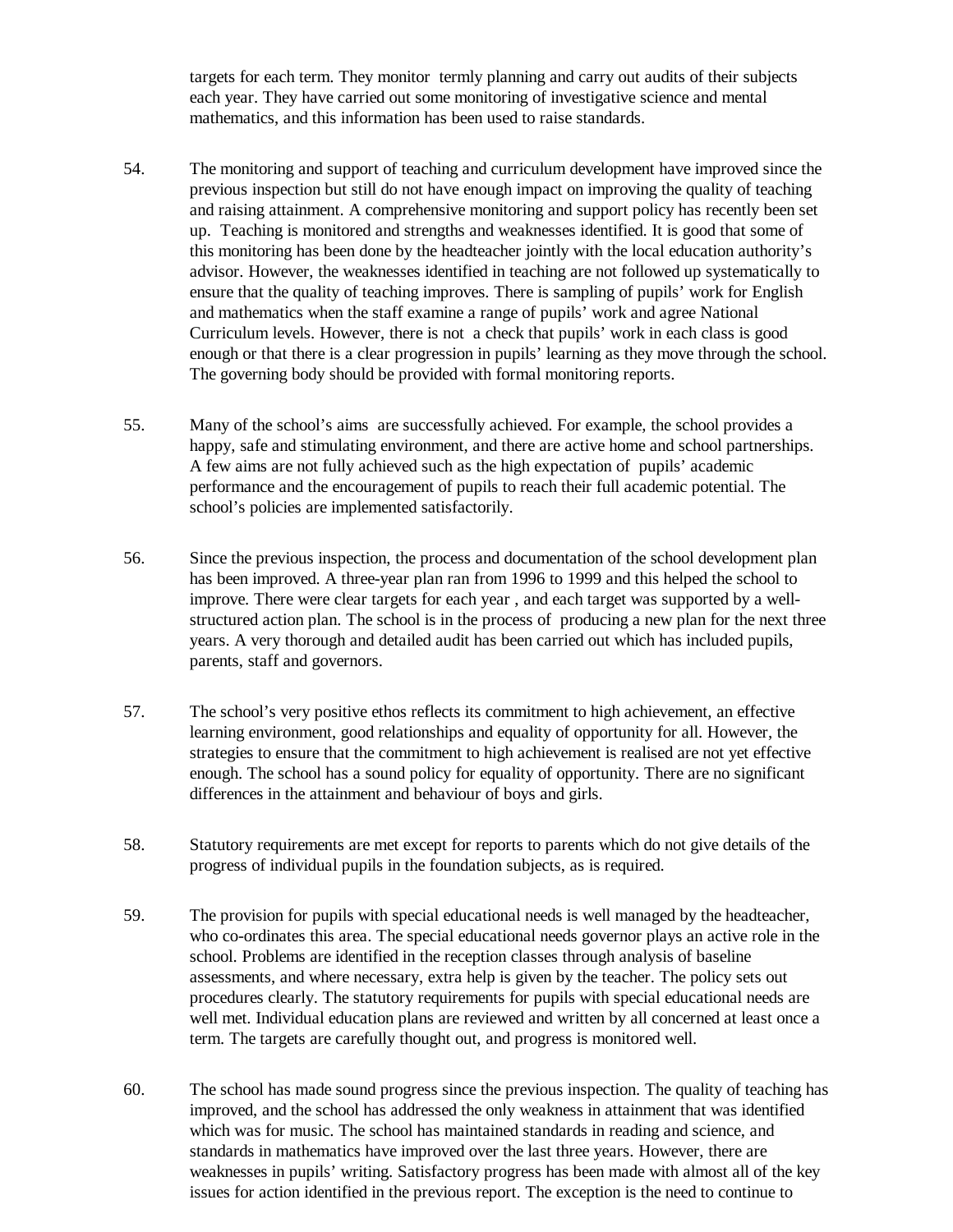develop a systematic approach to monitoring and evaluating the school's work, which has improved but is not yet effective enough. The school has the capacity to further improve. It will be important for the school to identify how the key issues for action are linked, and devise clear, precise strategies for improvement.

#### **Staffing, accommodation and learning resources**

- 61. The school is well staffed with qualified teachers to meet the demands of the curriculum and the pupils' needs. Their range of experience is good, with a satisfactory balance between longer serving staff and those more recently qualified. All teachers are responsible for at least one area of the curriculum. There is an above-average proportion of classroom assistants and special educational needs assistants who, together with a large number of parent volunteer helpers, make a valuable contribution to the pupils' progress. The classroom assistants are well trained and experienced the field of special needs. The school has been very effective in minimising any disruption that might have been caused by long-term staff absence.
- 62. All staff have agreed job descriptions which include priorities for each term and responsibilities for co-ordinators. There are two appraisers and the annual appraisal programme is up to date. The support staff are skilled and experienced. They make a very significant contribution to the educational provision for pupils, and have received training in areas such as literacy and numeracy. They are also included in the school's appraisal programme. The placement policy ensures that teachers new to the school, students and newly qualified teachers are supported well by a mentor as well as by their colleagues.
- 63. The professional development of staff has been linked to priorities such as literacy and numeracy. The mathematics and literacy co-ordinators, linked governors and the headteacher have attended the initial training and have led in-service training days to inform staff of the new initiatives. All staff have attended other courses such as workshops on literacy strategies and activities, and information technology. Midday supervisors have attended a course on play activities, first aid and behaviour mangement.
- 64. The school is housed in an attractive, clean and well-maintained building with reasonablesized grounds. The building is bright and cheerful, and all areas of it are used well. The first impression for visitors is welcoming and reflects pride in the school, with information about the school and pupils' work on display in the public areas. Pairs of adjacent classrooms are half-open to each other and while this does have some benefits, there were instances when it noticeably reduced the quality of education. Although noise was not felt to be excessive at any time during the inspection, the noise from one classroom did affect the teaching in the adjacent room. At times, teachers had to repeat what they said because of the noise from another class and this made it more difficult for some pupils to concentrate. The good-quality school library is welcoming and easily accessible to all classes. Good use is made of displays in the classrooms and around the school to celebrate pupils' work and create a stimulating learning environment.
- 65. Outside, great care has been taken to provide pupils with interesting and pleasant surroundings. The grounds are well looked after and have been developed to include goodsized play areas and a conservation area with a pond. This area is used, for example, for pupils' work in science. A delightful 'quiet area and sensory garden' has recently been created using the talents and commitment of staff, pupils, parents and governors.
- 66. The range and quality of resources provided for each subject are good. They are well stored and easily available both in classrooms and in central stores. Although there are a computer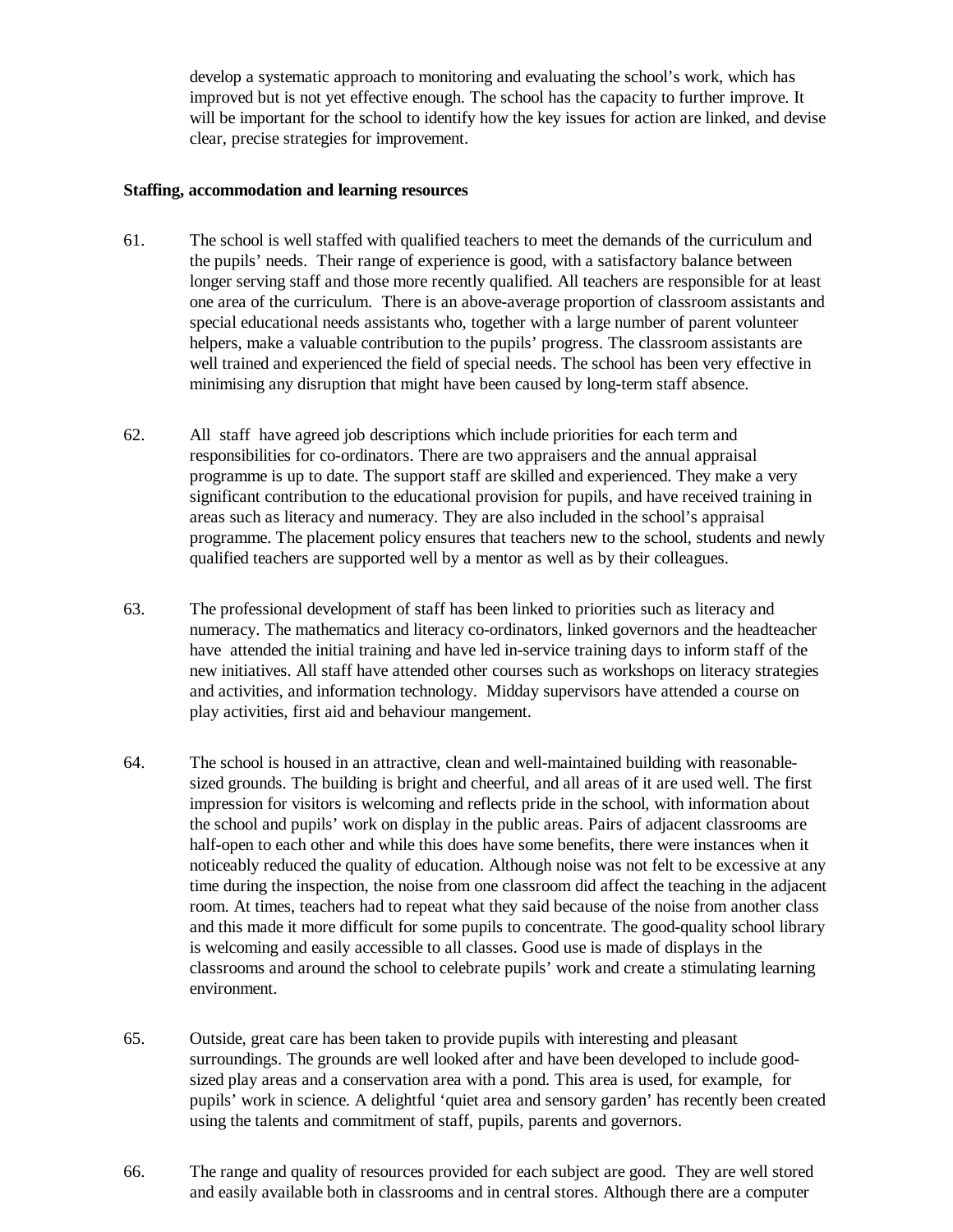and printer in each room, they were used insufficiently by pupils during the inspection. Half of the computers have CD-ROMs and almost all are linked to the internet. The range of reading books is good and effectively supports the Literacy Hour and the emphasis the school places on reading. The equipment for practical activities, such as music and physical education, is good and is easily accessible to pupils. There are artefacts for religious education, geography and history. Resources for pupils with special educational needs are good. There are a wide variety of carefully graded books as well as games and activities. The school makes use of the local area as a learning resource, for example, by visits to local churches, shops and the library. The Friends of the School are very active in fundraising, and support the acquisition of many beneficial resources.

# **The efficiency of the school**

- 67. There is effective financial planning which benefits from the expertise that governors bring to the school. There is a deficit in the budget for the current year caused by the long-term absence of a teacher. This deficit is covered by a carry forward from the previous year. The governing body formulates, agrees and monitors the budget.
- 68. A priority for the governing body is to maintain a relatively large number of classroom assistants so that there is an advantageous adult: pupil ratio. They are well trained and experienced in the field of special needs. They have a very positive effect on pupils with special educational needs, as well as providing effective support for other pupils. Teachers are effectively used, and the school has minimised the disruption caused by staff absence. The school's learning resources and accommodation are well used, with particularly good use of outdoor areas, including the conservation area and the quiet and sensory garden.
- 69. Financial control and school administration are very efficient. The school's expenditure on clerical and administrative staff is relatively high compared with other schools, but the staff provide value for money. A recent audit found that the school's financial management and internal control systems were operating effectively and there were no significant matters to raise. The clerical staff reduce the number of administrative tasks that teachers have to complete. Funding received for pupils with special education needs is spent appropriately.
- 70. Pupils' attainment on entry to the Reception classes varies from year to year but broadly matches national averages. They make sound progress during their time in the school, and attainment at the end of Key Stage 1 matches national averages. Pupils' personal development is good. Expenditure per pupil is a little above average. The school provides sound value for money.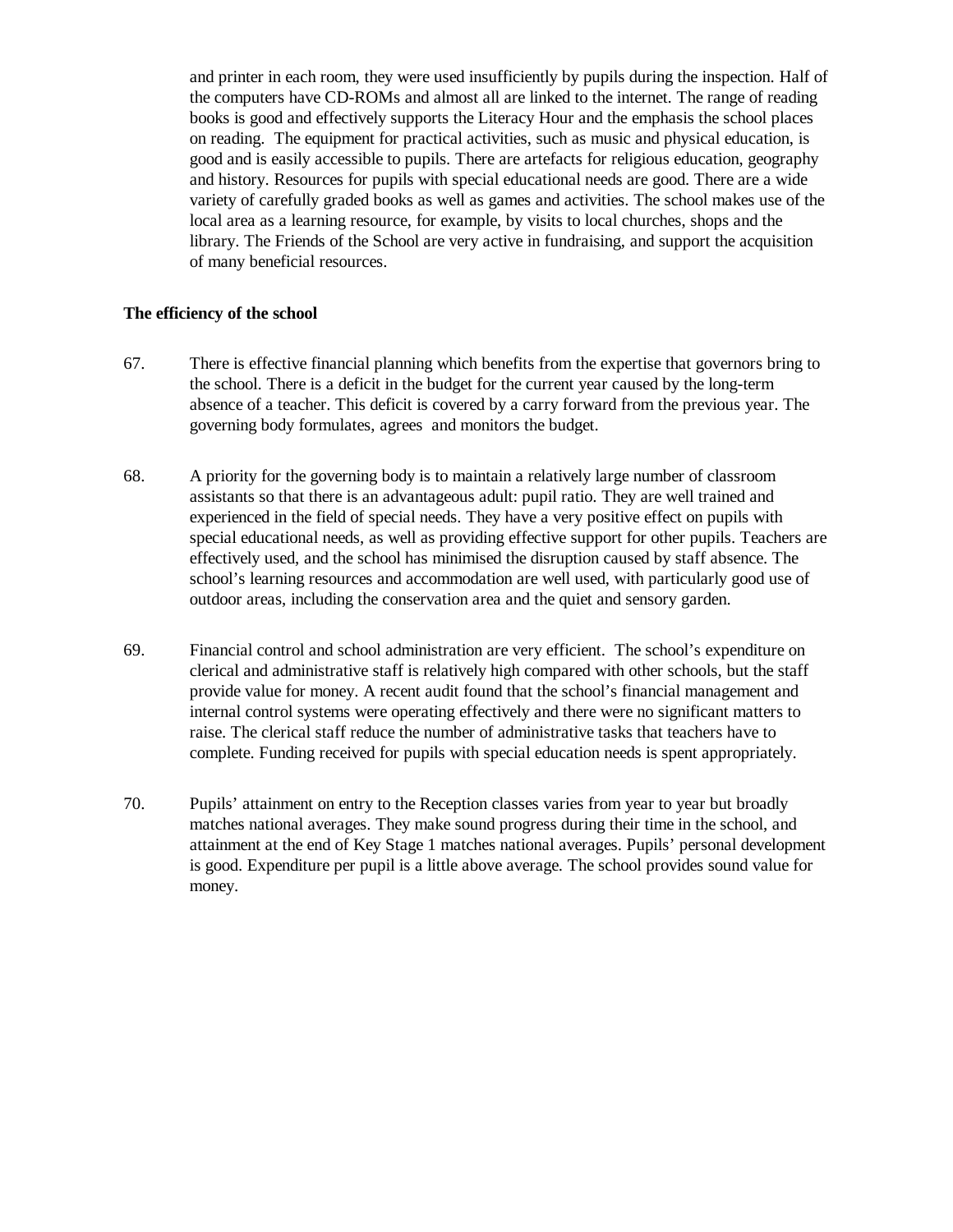# **PART B: CURRICULUM AREAS AND SUBJECTS**

# **AREAS OF LEARNING FOR CHILDREN UNDER FIVE**

- 71. All children enter the reception classes in the September after their fourth birthday. At the time of the inspection, there were 82 pupils under five. They attend full time at the beginning of the term in which they have their fifth birthday. The well-thought-through and gradual induction process results in children settling very well. There is a wide ability range but, overall, children start school with average attainment in comparison to schools nationally. They make sound progress in most aspects, and good progress with their personal, social, physical and creative development. By their fifth birthdays, most meet the requirements of the desirable learning outcomes.
- 72. The personal and social development of children is good as a result of the school's caring and supportive environment, high expectations and direct teaching. They part easily from parents and carers because they are happy to be at school. Visits, such as to the Baptist church, encourage respect for people's beliefs. There are good opportunities for them to be independent and active in their learning through the range of activities that teachers provide. They negotiate turns on bikes, use resources such as the tape recorder independently, and can dress and undress themselves for physical education. They behave well, are keen to please and work hard, concentrating for extended periods. All children are conversant with the procedures and expectations of school life. They know the difference between right and wrong, and arguments are few. Collaborative work, such as role-play or playing with the farm, is successful. They share resources and tidy away willingly.
- 73. Children listen well and many can follow instructions. They speak confidently as a result of good planned opportunities. They talk about their experiences, sequence events and convey simple ideas. Understanding of how books work develops well. Children can retell stories from the pictures and some use book language, such as author and illustrator. Children learn letter sounds well and this helps them to read and write simple sentences. They make good progress in reading because of its emphasis in the classroom and because parents read with them daily. Some can write their names when they join the reception class and, by the time they leave, can write simple sentences by listening to sounds in words. Children write well in play and it is important that they receive feedback on how their work can be improved.
- 74. Children develop sound mathematical knowledge, understanding and skills. Teachers make good use of information from baseline assessments to plan work at different levels. Pupils sort and match well. Almost all can identify colours and simple shapes, and compare sizes. Some count, recognise, order and write numbers up to ten by their fifth birthdays. Children have the opportunity to work successfully with bigger numbers when they count each other for the dinner and attendance register. Small numbers of objects are added and taken away successfully. High attainers learn to count in twos and tens.
- 75. The children under five progress soundly in their knowledge and understanding of the world, They can compare old and new things, and sequence pictures of babies from different eras. Discussion of the weather develops their understanding of seasonal changes. Scientific observation and enquiry develop through looking at flowers and learning about babies. Children develop good computer skills using the mouse to click and drag in a range of programs.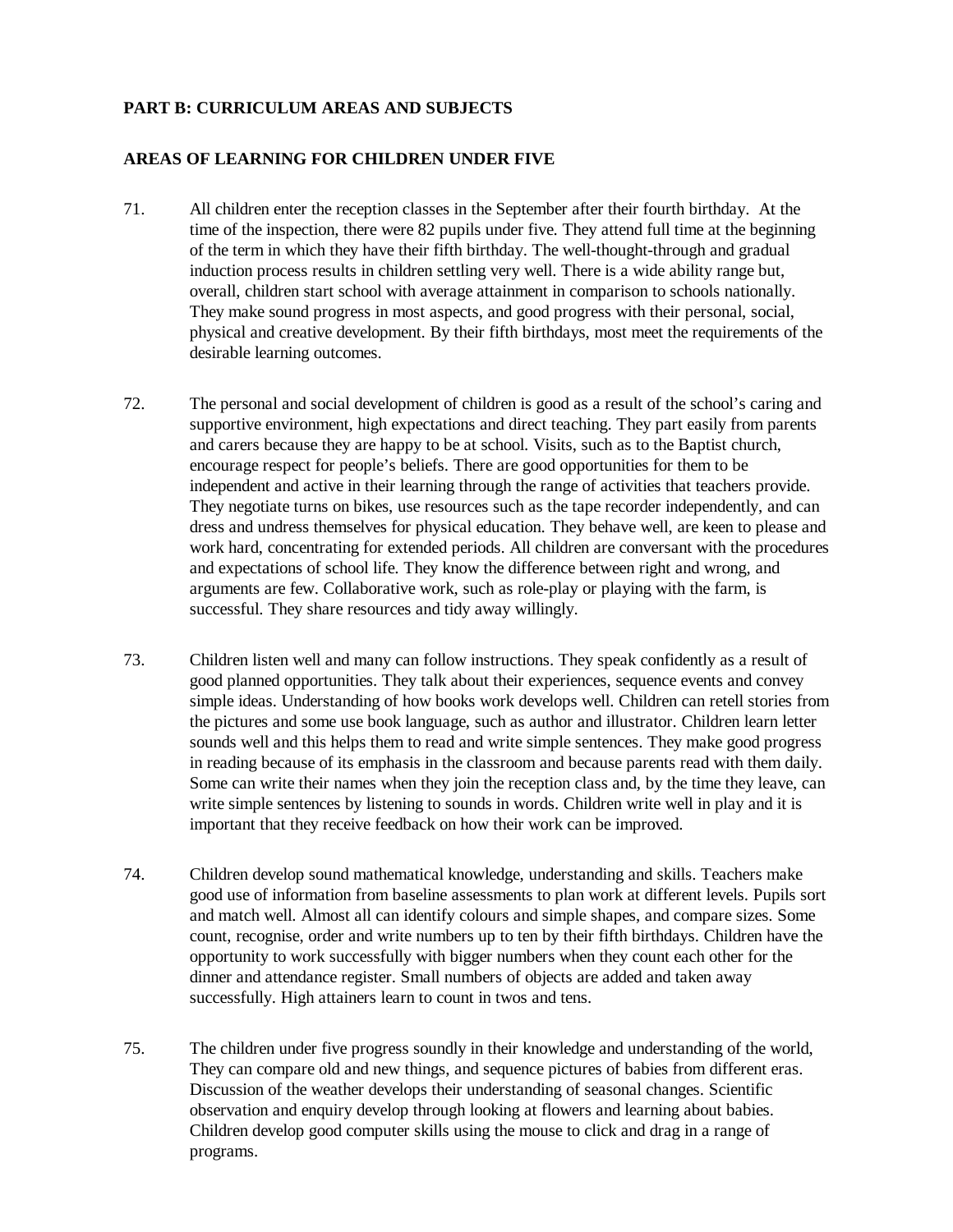- 76. The provision for creative development is good. Children take different roles in their role-play areas. Their drawing, painting, sticking and construction skills develop well and show imagination. As soon as they start school, they learn to mix colours. They enjoy singing and joining in with actions. Some can clap in time with the music and articulate feelings inspired by fast music.
- 77. Children make good progress in their physical skills. They make objects, such as buckets, with playdough, and use cutters and rolling pins well. They use scissors, pencils, paintbrushes and construction equipment with increasing dexterity. Many are able to do up buttons and buckles without help. They develop larger physical skills, moving around the playground and hall with an awareness of space. Most can run and jump, and some can skip. They pedal tricycles, cars and bikes, steering with a good awareness of speed, space and safety.
- 78. The quality of teaching is good. Strengths include: good understanding of how children learn; effective teamwork and the deployment of staff; attention to safety and procedures that make the children feel secure; and the maintenance of well-organised, attractive indoor and outdoor learning environments. Explanations are clear and well paced, and expectations of behaviour high. There are clear, appropriate learning objectives but these are not always shared with the children. In one lesson, there was a missed opportunity to demonstrate writing to the children.
- 79. The well-managed provision for under fives has continued to be good since the last inspection. Links with parents, carers and pre-school providers are very good and benefit the children greatly. The indoor and outdoor accommodation and resources are good and used well. The policy and schemes of work are well thought through. Assessment systems are manageable and used well to make an impact on children's learning.

# **ENGLISH, MATHEMATICS AND SCIENCE**

# **English**

- 80. The evidence of the inspection is that pupils' reading is above average, their speaking and listening skills are average, but that their writing is below average. This matches the school's performance in the 1998 and 1999 Key Stage 1 tests where results in reading were above the national average and in writing results were below the national average. Horley Infants' reading results were above the average for similar schools, but their writing was well below that average. The number of pupils meeting the expected standard in all areas of English has improved a little over the last three years. Taking the last three years together, the performance of boys in reading and writing has been close to the national average for boys. Girls' reading test results have been well above the national average for girls, but their writing results have been below the average for girls.
- 81. Pupils gain a firm foundation in reading and make good progress. They know how books work, deducing story themes from titles and covers. Many can work out words using their knowledge of letter sound combinations, pictures and grammar. Their understanding of what they read is reasonable and some can explain why they like certain authors. Pupils' experience with non-fiction enables them to read for information and develop research skills, using the contents page, index and glossary. Parents contribute significantly to their children's progress through listening to them read daily. The large number of volunteers also aid progress well through reading with and talking to individuals. Pupils listen attentively to adults and each other, and speak with growing confidence. There are opportunities to develop speech, through reading work aloud and taking part in assemblies.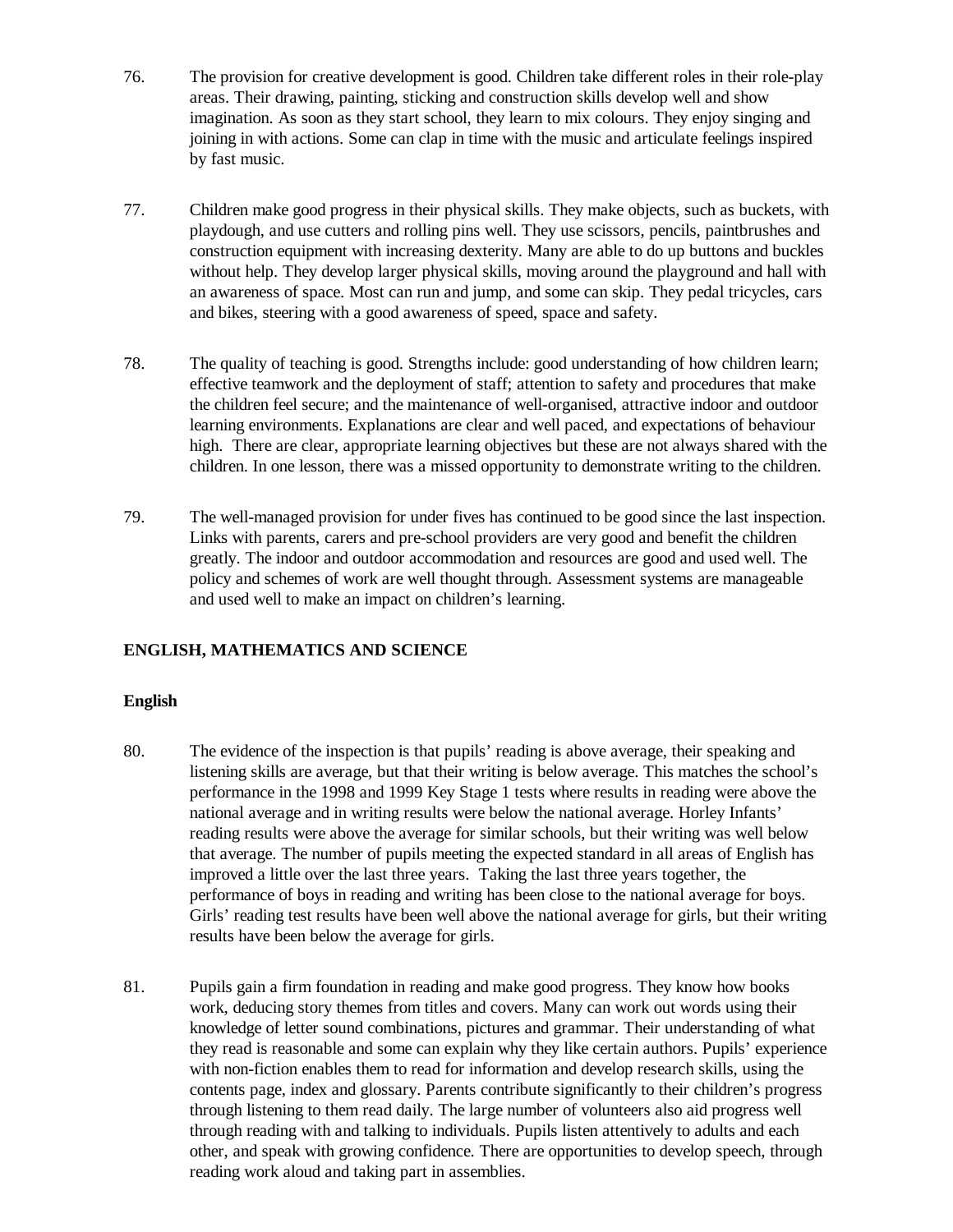- 82. Writing standards are below average and progress in writing is unsatisfactory for all pupils, because there are too few opportunities for writing and too little is expected in length or quality. Some rarely choose interesting words and have too little practice in writing stories. Most write in simple sentences and use little punctuation. There are instances of good writing in pupils' history work, when teachers provide motivating activities. Pupils make progress in learning frequently used words, but overall spelling is weak. The handwriting of the highest attainers is joined and of a good standard and speed, but some pupils misform letters.
- 83. Good standards of reading aid learning in other areas of the curriculum. Many pupils are able to read instructions on worksheets and can find information, about mini-beasts for example, from books and CD-ROMs. The weak writing skills of many, however, restrict progress in recording work. This is exacerbated by teachers asking too little with, for example, the use of worksheets encouraging only the briefest writing. Opportunities for pupils to write are often missed. The stimulating visits, visitors and events that the school organises are not capitalised upon to encourage purposeful writing. There are some good opportunities for writing in history, and pupils wrote about the Great Fire of London as if they were there. There has been insufficient planning to develop a range of writing through all the subjects of the curriculum but this has improved this term.
- 84. For all pupils, progress is good in reading but unsatisfactory in writing. Pupils with special educational needs and English as an additional language make good progress in reading through classroom assistants' and volunteers' high-quality attention. Their progress in writing, however, is restricted by having too little asked of them. High attainers make good progress in reading, but their progress in writing is restricted by insufficiently challenging expectations and marking.
- 85. Pupils are confident and work hard. They settle to work quickly, concentrate well and take care with presentation. Those with special educational needs also have good attitudes and consider themselves to be good readers. All pupils read and write willingly, and show enthusiasm for books. Isolated instances of inattention and calling out during Literacy Hours occurred when pupils were bored by the occasional lack of pace and uninteresting activity.
- 86. The quality of teaching in English is satisfactory overall. Strengths include the deployment and planning for additional adults to support Literacy Hour activities, the organisation and use of resources, and clear explanations and instructions. Reading is taught well and, where teaching was most successful, good use was made of guided reading group assessment sheets. However, there are weaknesses in teaching that restrict pupils' progress. Expectations of what pupils can do are too low, particularly in writing. There is too much use of worksheets and, in some classes, pupils waste time colouring them in. Marking and oral feedback do not always explain strengths and weaknesses in a piece of work and insufficiently feed into planning for the next steps of learning pupils need to make. In the unsatisfactory lessons, pupils could not make progress because the activities planned for them did not take account of what they could do already. Some activities had not been carefully planned. For instance, in a handwriting activity, pupils were unable to copy letters correctly because the teacher had not shown them where to start and which direction to go in.
- 87. The curriculum has some strong features and has improved as a result of the school's positive response to the National Literacy Strategy. The high-quality information and meetings for parents have a very positive effect on reading and the learning of frequently used words. Books and reading have a high status at school and home, and resources are very good and used well. However, there are insufficient structures to help spelling development beyond the learning of high-frequency words. During the inspection, a newly purchased commercial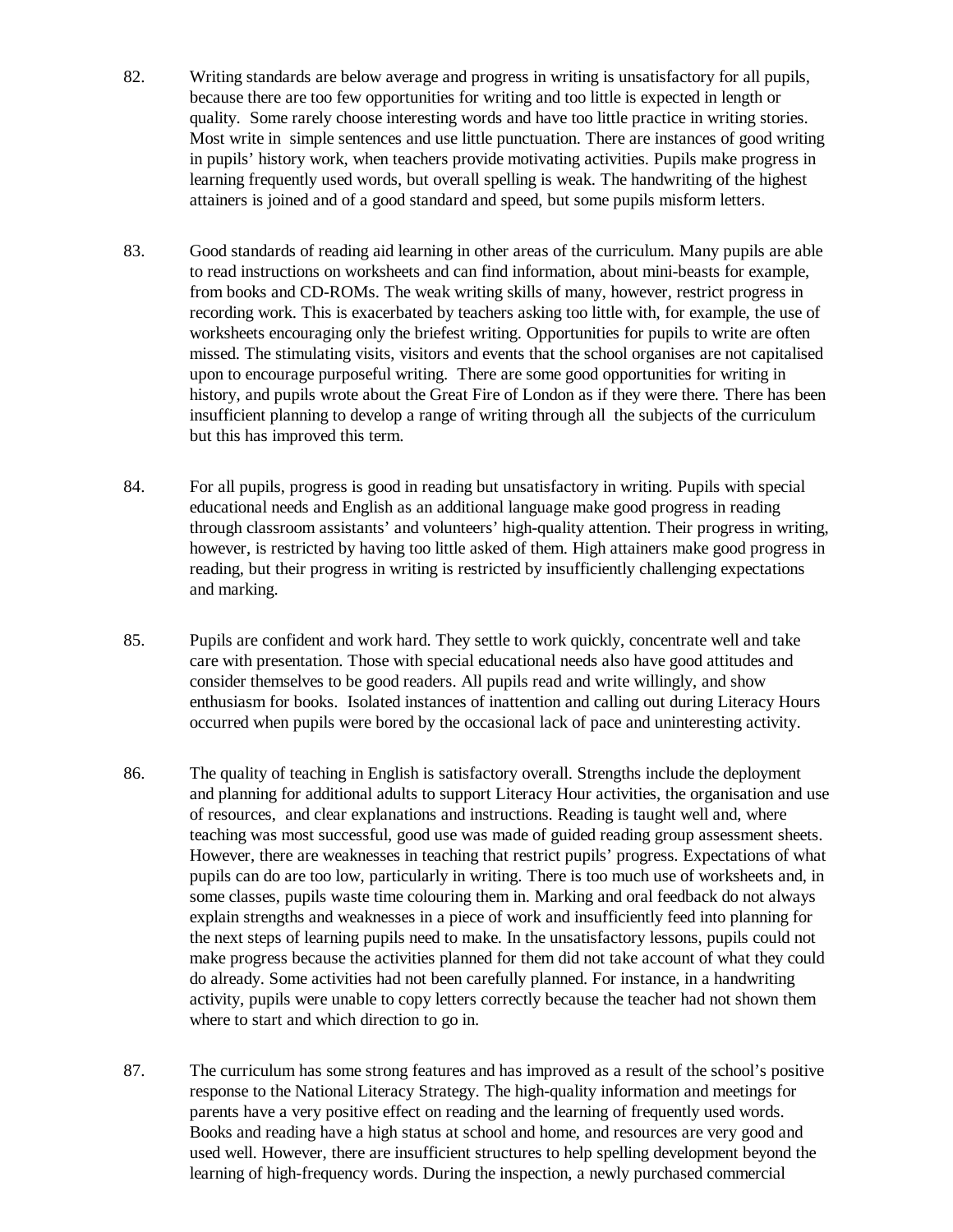scheme was being introduced and the learning objectives had not been sufficiently refined to match the needs of individual classes.

- 88. Assessment procedures have good features, such as the sharing of pupils' targets with parents, but are unsatisfactory overall because there is too little use of assessment information to inform planning to ensure good progress. The highlighted checklists have been recently introduced and it will be important to check that they give a clear picture of the strengths and weaknesses of groups and individuals, and so can be used in planning well-targeted work. There is insufficient analysis of the strengths and weaknesses of pupils' reading or writing. Work is not given a detailed National Curriculum level (such as 2a, 2b or 2c) and there is not yet any detailed guidance for staff to help them do so. This makes it hard for teachers to know pupils' current levels and what improvement is needed to reach the next one.
- 89. Improvements since the last inspection have been good in the provision of resources, the teaching of phonics, and the use of dictionaries and word cards. These have contributed to higher standards in reading. Teachers have a greater emphasis on learning objectives. However, the school has not made sufficient progress in monitoring and raising standards in writing. It has the capacity to make future improvement, building on its successes.

#### **Mathematics**

- 90. The pupils' results in the 1998 and 1999 national tests at the end of Key Stage 1 were close to the national average, although the proportion attaining the higher Level 3 was below the national average. When compared with similar schools, the results were below average. In the 1999 tests, a higher proportion of pupils achieved Level 2 but the proportion of pupils reaching Level 3 was still relatively low. The trend in results over the last three years shows a steady improvement. The reason for this improvement is that the school has carried out a detailed audit which has identified some weaknesses, for example in mental mathematics. There has been a focus on improving this area, particularly with the introduction of the Numeracy Strategy. Standards seen during the inspection indicate pupils are working at the national average.
- 91. By the end of the key stage, pupils have a sound understanding of place value, and can investigate number sequences and patterns of odd and even numbers. They have a good knowledge of relationship between addition and subtraction and can write subtraction facts with their corresponding addition facts. They can estimate and measure length, mass and capacity, and read simple scales to the nearest division. They recognise lines of symmetry in shapes and letters and can complete a symmetrical pattern by drawing the other half. They can name regular two- and three-dimensional shapes, describe and classify them by their properties, and record them on a Carroll or Venn diagram.
- 92. Overall, pupils make sound progress from year to year. In Year 1, pupils understand that addition can be done in any order and they can add and subtract numbers up to twenty. They can count forwards and backwards in tens. In Year 2, they count on in ones, fives and tens from any number on a100 square. They can investigate sequences of numbers and continue the pattern. There are instances when higher-attaining pupils are not sufficiently challenged and do not make enough progress. Pupils with special educational needs make good progress because of the effective support they receive. Progress in lessons is at least satisfactory. Year 1 pupils made very good progress in finding pairs of numbers that add up to ten and some went on to find three numbers that added up to ten. Pupils make good progress with mental arithmetic, which makes a focussed start to each lesson.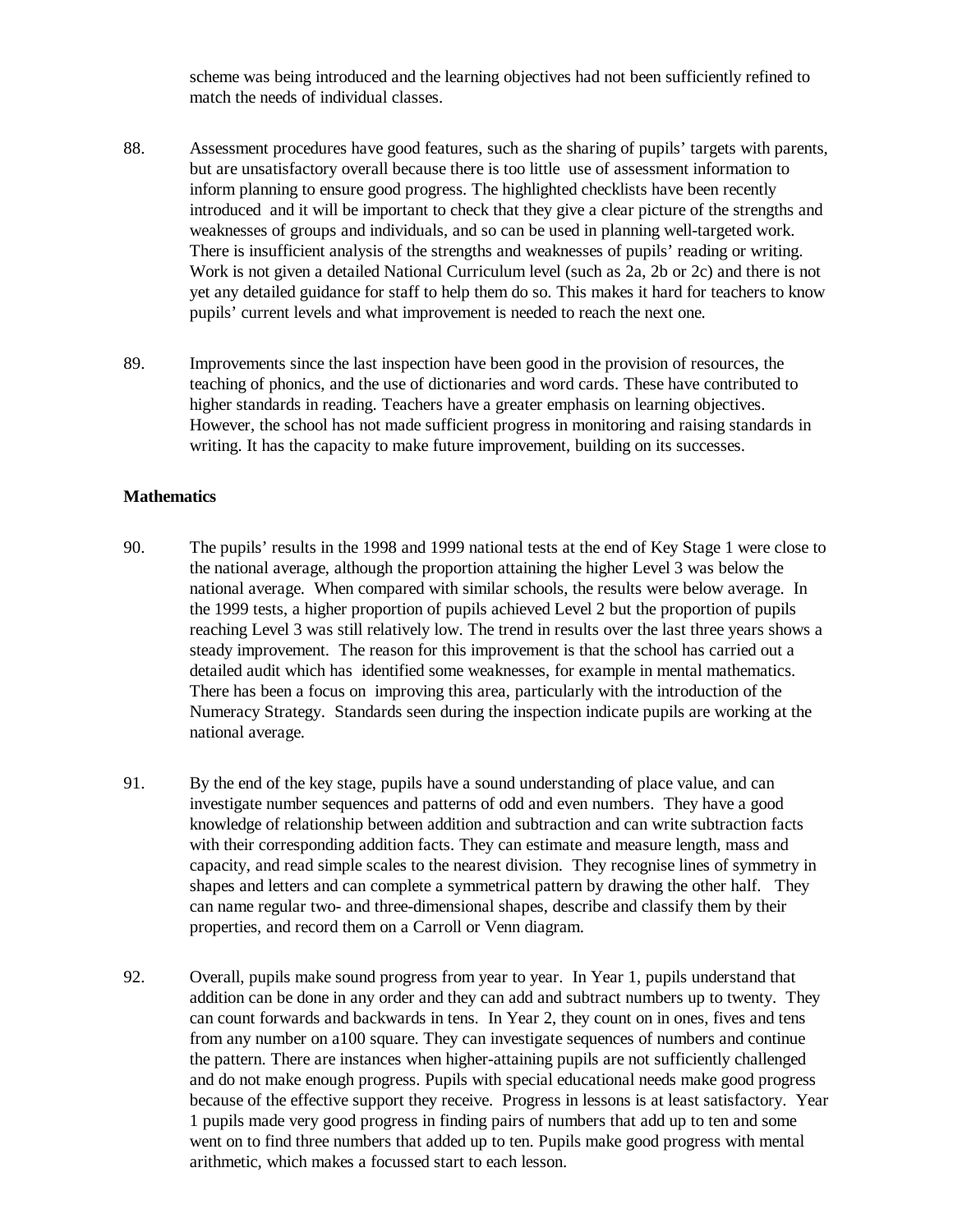- 93. Pupils' attitudes to mathematics are good. Many expressed their enjoyment of the subject and most are able to persevere and concentrate throughout the whole lesson. Many listen attentively to the teacher and to each other and contribute confidently to mental arithmetic sessions and discussion. They know the class routines and put things away carefully at the end of lessons. Relationships are good and pupils talk to each other about their work. Work done on paper is often not carefully presented.
- 94. The quality of teaching is at least sound with some good lessons. All lessons have clear learning objectives and well-planned activities. A strength of all lessons is the very good use of the classroom assistants and helpers. The number of adult helpers and the efficient planning have ensured that pupils with special educational needs and those needing extra help receive good support and make good progress. In some lessons, there is a lack of challenge for the most-able pupils. The many worksheets used contributes to this and asking pupils to do extra work on the back of the sheet does not present an exciting challenge. The marking of work is inconsistent and pupils are not corrected when they write their figures incorrectly. The pace of the lessons is good with appropriate time given to mental work at the beginning of each session. This captures the pupils' interest as it is done in a variety of ways. Generally, there is a good balance between class teaching and pupils' own work. In some cases, during the inspection, the end of the lessons were a little rushed. Pupils are encouraged to practise their numeracy skills at other times during the day such as at registration when they count girls and boys and work out the number present. As part of science investigations, pupils have a few opportunities for measurement, and they use information technology to produce some bar charts of, for example, their favourite types of foods. The management, planning and assessment of the subject have greatly improved since the last inspection.

# **Science**

- 95. Pupils' attainment at seven matches national expectations for the end of Key Stage 1. This is similar to the attainment reported at the previous inspection. Pupils sort materials into groups according to observable features such as their roughness and smoothness. They know the conditions needed for the successful growth of a plant, and the different methods for dispersing seeds. They are able to link different mini-beasts to their habitats. Since the previous inspection, pupils' attainment in investigative science has improved, and pupils now make predictions, make relevant measurements and, with help, carry out a fair test. For example, they investigated a number of fabrics to test their stretchability. However, there is still scope to increase the amount of investigative work completed by pupils during the key stage. There are only a few examples of pupils recording well-structured investigations. There are a few good examples of the use of measurement as part of investigative work.
- 96. During the lessons seen, all pupils made sound progress including those with special educational needs and English as an additional language. Progress during the two years of the key stage is sound but the way that pupils record their work makes this difficult to evaluate because pupils usually record their work on loose sheets of paper, most of which are undated. These sheets are mixed up with work on paper for other subjects. Pupils' response to their science lessons is good. In one lesson, pupils were keen to answer questions about what they had learnt during fieldwork. They were very well behaved and worked well in groups as they diligently tackled the interesting tasks.
- 97. As at the previous inspection, the teaching is always at least sound and activities are mostly well matched to pupils' needs. An improvement is that learning intentions are now identified in teachers' planning. In a lesson where the teaching was good, questions were used effectively to recap what had already been learnt about the classification of mini-beasts and their habitats. Various seeds were used well to teach about the different methods of dispersal. The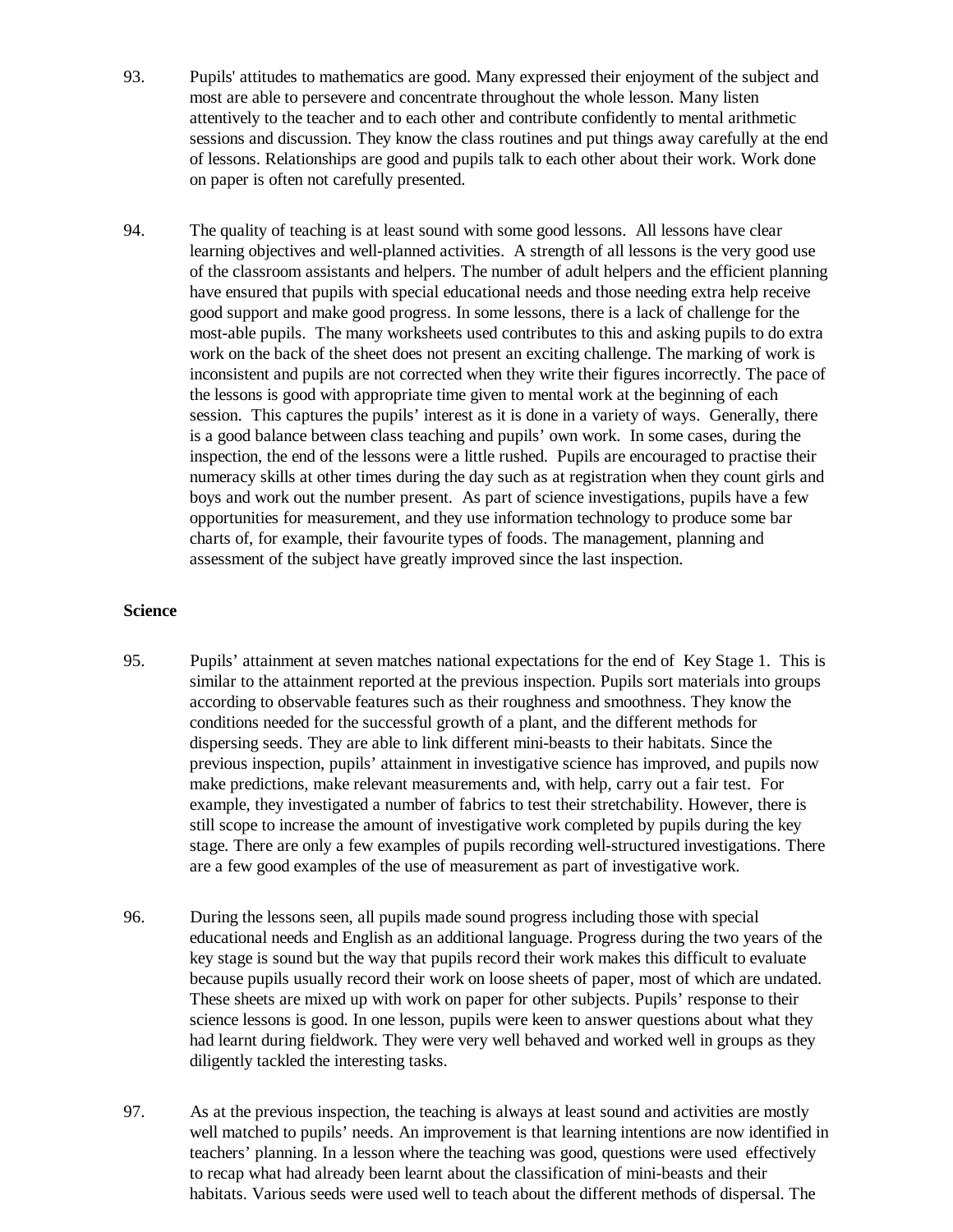lesson was linked to the book that pupils were reading as part of their Literacy Hour. There was an interesting variety of activities based on fieldwork at Bay Pond and in the school's conservation area. Occasional weaknesses were when the whole-class teaching was too long so that the attention of some pupils flagged, or several different science activities in a class were not all directly relevant to the learning objective.

98. The scheme of work has been improved since the previous inspection, and there is now a common format for investigative work. Just over a term ago, a detailed record of achievement for each pupil in science was introduced but it is too soon to evaluate its effectiveness. Since the previous inspection, an improvement in the co-ordinator's role is that it now includes providing specific support to other teachers with curriculum planning. The co-ordinator has done some monitoring of pupils' investigative work which has helped to improve standards. Monitoring and support is still an aspect of the co-ordinator's work that requires improvement. It is good that the National Curriculum assessments are evaluated and action taken to improve any aspects in which the pupils' results are relatively weak. The good conservation area continues to be well used and to contribute to pupils' progress.

# **OTHER SUBJECTS OR COURSES**

#### **Religious education**

- 99. The attainment of pupils at the end of the key stage is in line with that expected by the local agreed syllabus. They know that the Bible is made up of the Old and New Testaments and that New Testament stories are about Jesus. They acquire knowledge and understanding of different religions through visits to different places of worship, including the local Anglican church, the Baptist church and the Roman Catholic church. They have also visited a synagogue and a mosque, where they learnt about some of the special ceremonies and customs.
	- 100. The pupils make good progress throughout the school. By the end of the key stage, pupils have some understanding of religious symbols, places, festivals and celebrations. They have studied some of the basic beliefs of Islam and Judaism, as well as developing their knowledge of Christianity. By the end of the key stage, pupils have a satisfactory knowledge of some Bible stories and understand the meaning they convey, as in the story of Moses in the bulrushes and the story of Abraham and Isaac. They are encouraged to use their own experiences when thinking about feelings. Pupils with special educational needs receive effective support and make sound progress.
	- 101. Pupils' attitudes to religious education are good. They particularly enjoy acting out stories they have heard. They are interested and take part in lessons sensitively and thoughtfully. They are keen to ask and answer questions. Their behaviour is good and they take a pride in their work. Religious education makes a good contribution to spiritual, moral, social and cultural development through its study of different faiths and festivals, through valuing individuals and discussion of feelings.
	- 102. The quality of teaching is good overall. The lessons are effectively planned with clear learning objectives. Teachers have good relationships with the pupils. They ask questions which encourage all pupils to take part in discussion, and to think deeply about the stories. Religious education makes an effective contribution to literacy through both discussion and writing.
	- 103. The scheme of work is based on the local agreed syllabus. The portfolio of photographs and examples of pupils' work provide a good record of pupils' attainment. There are carefully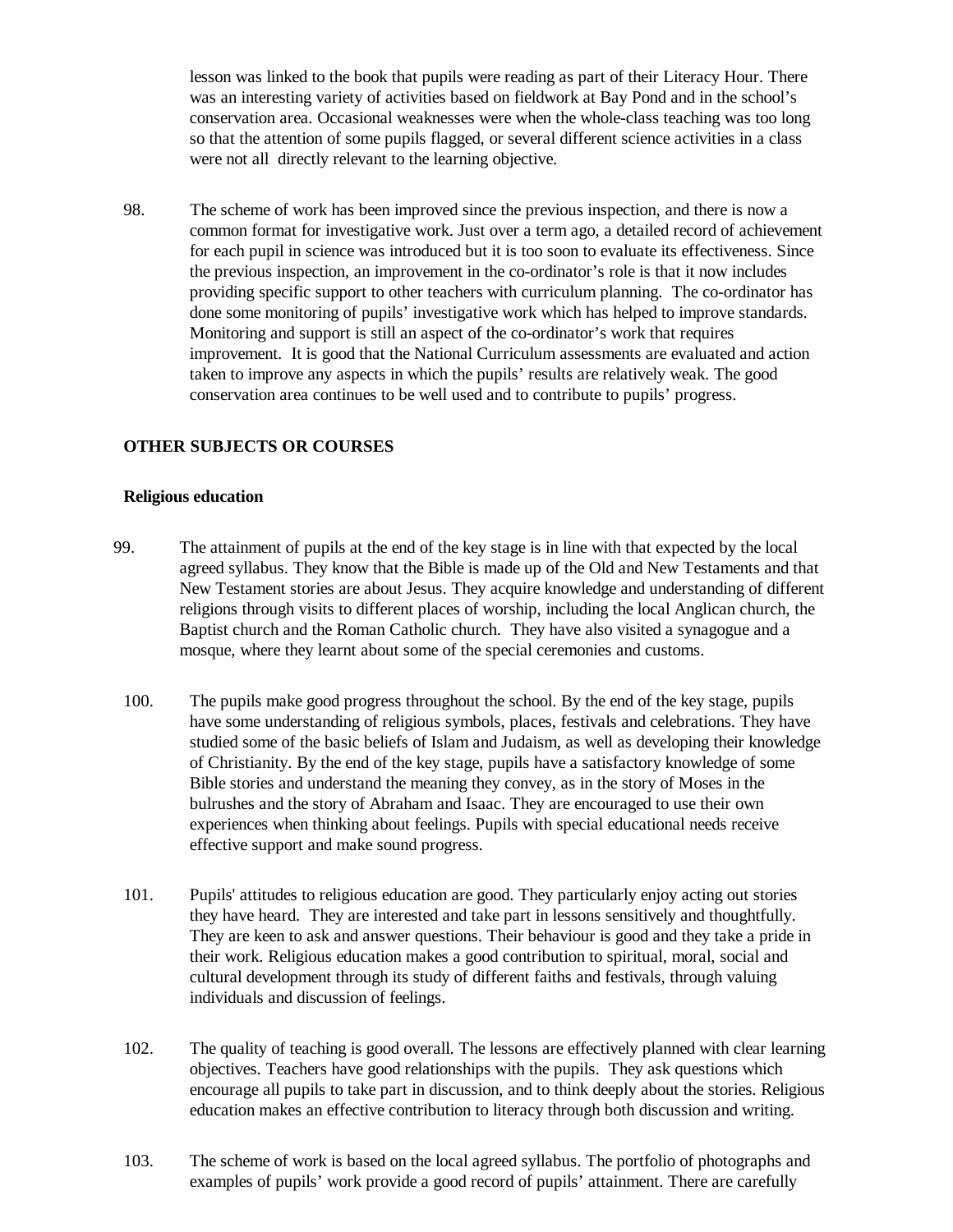stored boxes of artefacts from the major religions studied and these have contributed to pupils' good learning.

#### **Information technology**

- 104. As at the time of the previous inspection, pupils' attainment at the end of the key stage matches national expectations. Pupils use a word processor to write questions and sentences, and to create books, for example about 'Elmer the elephant'. They have sent and received Email from a teacher's son working on a ship in the Gulf of Mexico. They use a graphics program to make drawings of a troll and to create symmetrical patterns and drawings. They can add text to a picture. For work on control, they give a programmable toy instructions so that it follows a particular route on a map. They create bar charts to show their favourite fruits, and use a program to record how tall beans grew during a science experiment. During the lessons seen, pupils were being taught simple keyboard and word-processing skills and all made sound progress. They also make sound progress during the two years of the key stage. Programs are used to help pupils recognise numbers and carry out addition and subtraction. Some older pupils have used a CD-ROM for science research.
- 105. Pupils have positive attitudes to working with computers as they did at the time of the previous inspection. In a lesson where their response was very positive, their behaviour was very good, they sustained their concentration well, and made suggestions and explained their own ideas about using the computer. In another lesson, some pupils found it difficult to sustain their concentration and called out.
- 106. A weakness in teaching at the time of the previous inspection was that there was insufficient emphasis on teaching specific information technology skills. The school's policy now is for each class to have 30 minutes of explicit skills teaching each week and then to provide each pupil with 30 minutes in which to practise that skill with a partner. The teaching of skills during the inspection was sound. Teachers told pupils what skills they would learn and there were effective demonstrations by the teacher and some pupils. The time pupils have to apply the skills they have learnt will need to be carefully monitored as, during the inspection, computers were only in use for the minority of lessons.
- 107. Since the last inspection, improvements have been made to curriculum planning and assessment. For the autumn term, the skills to be learnt in each year have been defined. It will be important to continue with this improvement. An individual record sheet has been introduced as a way of recording the progress of every pupil, but it was only introduced at the start of the current term so it is too early to evaluate its usefulness. It will be important to ensure that it is manageable and provides useful information for planning pupils' next steps of learning. The computers have been improved since the last inspection, and a major programme of staff in-service training is planned for later this school year.

# **Art**

108. Pupils' work is appropriate for their ages. Standards have been maintained since the last inspection. Pupils make careful observational drawings of plants and mini-beasts. Most pupils help to create large collage pictures and they use materials appropriately. Much of the work seen supports other areas of the curriculum, for example the large illustration of stories and nursery rhymes. Pupils make satisfactory progress as their drawing becomes more accurate. The work of older pupils shows attention to detail and careful observation. Pupils are developing appropriate ways of working, choosing suitable materials and learning new techniques.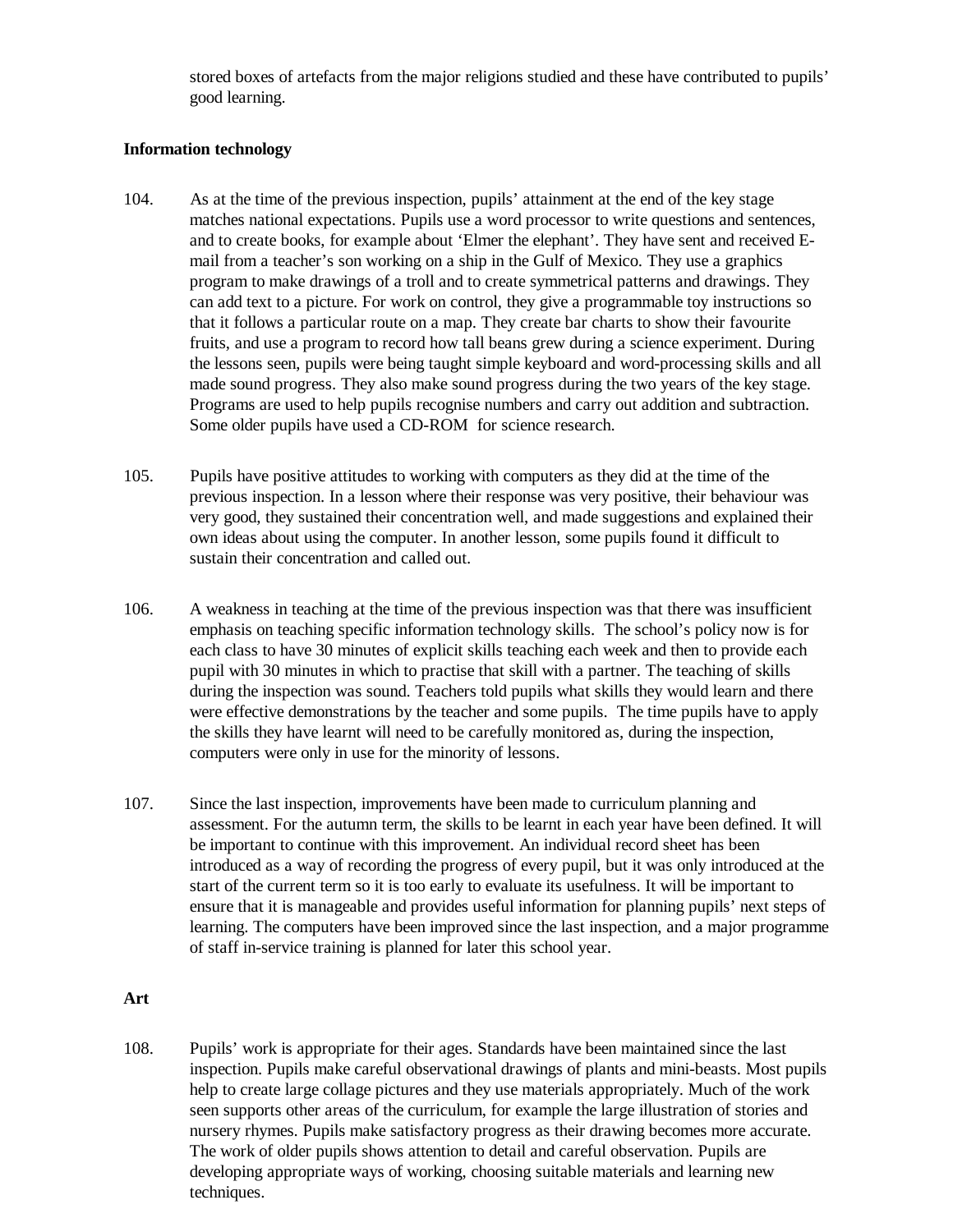109. They enjoy art. They mix paint sensibly and can talk about the colours they are making. They concentrate well on their tasks and work carefully. They are confident when creating a picture on the computer and have good control of the mouse. The pupils are proud of their work and keen to talk about their pictures. Teachers provide pupils with many opportunities to experiment using a wide range of media to increase their creativity. Pupils are encouraged to paint freely and to experiment. A portfolio of pupils' work shows the variety of techniques and media the pupils use during the year. Displays around the school are lively and celebrate pupils' achievement.

#### **Design and technology**

110. A variety of construction kits are used appropriately for the pupils' ages in different classes. Year 2 pupils designed and made hats of an appropriate standard for their ages. Their plans included annotated drawings, and they chose their materials and suggested improvements in their evaluations. They had sound skills in measuring, cutting and fixing. The curriculum consists of one design and technology project for each class per term, selected from the Qualifications and Curriculum Authority's scheme of work. This is a good approach but, as the co-ordinator is aware, it is important to ensure that pupils' projects in each term build on and extend earlier work. The co-ordinator provides teachers with advice on planning but there is no systematic monitoring of pupils' attainment.

# **Geography**

111. Pupils' work in geography is appropriate for their ages. Younger pupils draw maps of their routes to school. They identify their favourite parts of the school's environment and then draw and write about these places. Older pupils learn about India and compare Horley with the village of Chembakolli in southern India. They compare the schools in both places and extract information from photographs so that they can write about farming around the Indian village with a good level of understanding. They also extend their map skills, and higher-attainers can use four-figure grid references. There are a good policy and scheme of work, and these have a positive impact on the standards pupils achieve.

# **History**

112. Pupils' work is always of at least an appropriate standard for their ages, and is often above average. Both boys and girls make good progress because they enjoy learning about the past. Those with special educational needs make sound progress as teachers think carefully about how they can record their learning. Teachers have high expectations of high attainers and extend their research skills so that they make good progress. The strengths seen in pupils' sense of chronology and depth of historical understanding have continued since the last inspection. The good scheme of work has been usefully altered, in response to the national emphasis on literacy and numeracy, to include historical events that most interest pupils. This results in a good response and some of the liveliest writing throughout the school. Pupils use artefacts, such as lamps from different eras, to develop their enquiry skills. They think of questions about moon travel, which they answer by using books and the Internet. This develops their research skills. Pupils enjoy learning about famous historical figures and events, such as Grace Darling and the Gunpowder Plot. Teachers choose motivating ways for pupils to record their work through, for instance, stories and writing speech bubbles on pictures of Guy Fawkes and his conspirators. The Great Fire of London inspired some lively writing because pupils wrote as if they were there. By asking them what they already know and what they would like to find out, teachers meet the needs of pupils with different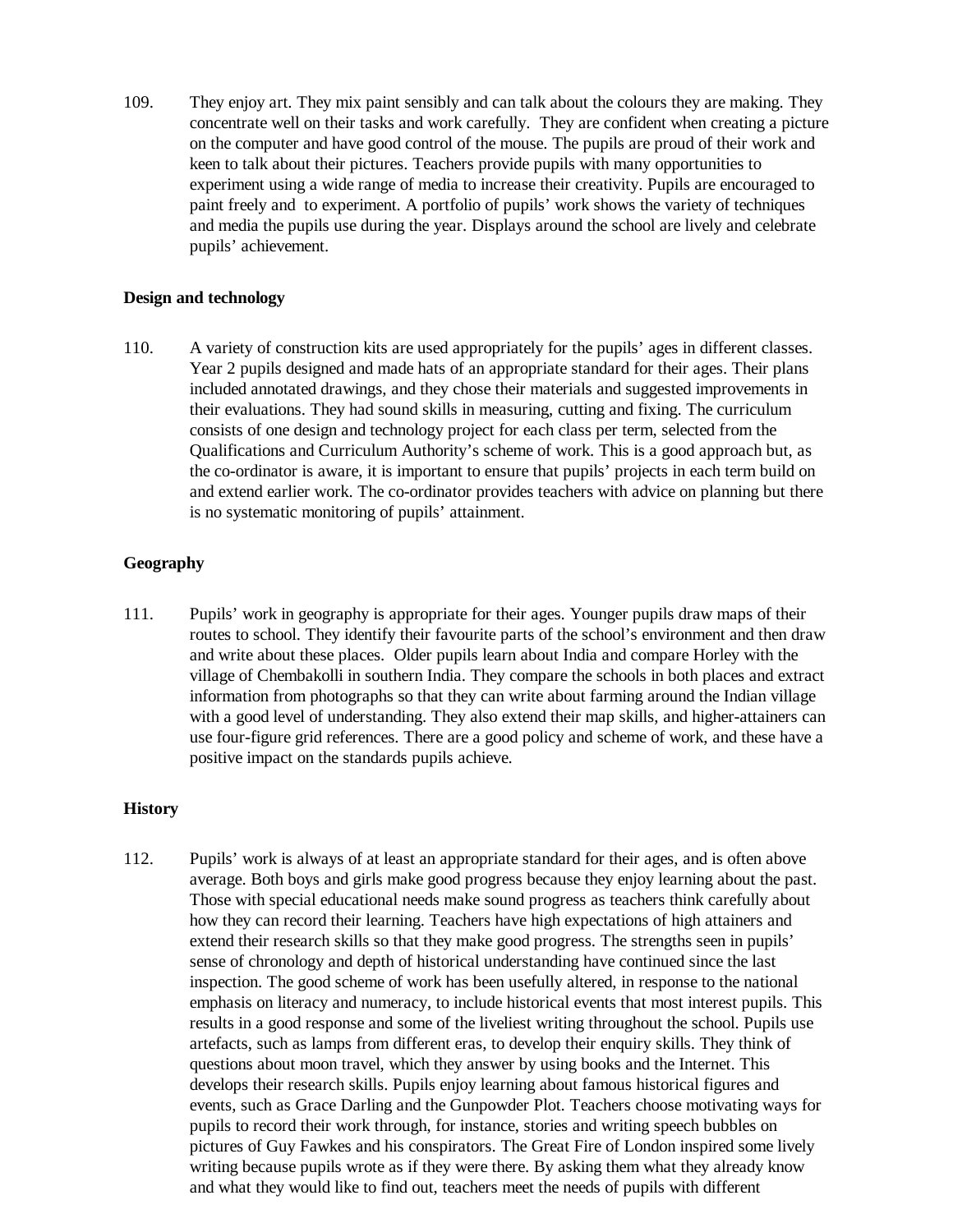attainment. Pupils develop their sense of chronology through placing information about the Victorians on a timeline.

#### **Music**

113. Pupils make sound progress in performing, composing, listening and appraising, and the standard of their work is appropriate for their ages. Teachers make good use of a commercial scheme of work, which provides continuity and progression. This is an improvement since the previous inspection. Pupils listen well to a range of music, particularly through the composer of the week whose work they hear in assembly. High attainers in Year 2 could hear the difference between Pachelbel's music played on traditional instruments and that played on a modern keyboard. Pupils sing tunefully with enthusiasm and enjoyment. This has much to do with the teachers' choice of motivating songs. They can tap and clap a rhythm, and use a range of tuned and untuned instruments. They compose and notate their own simple music, collaborating well in groups which is an improvement since the last inspection. All pupils perform with confidence, and are taught to appraise their own and each other's work.

#### **Physical education**

- 114. Pupils' attainment is of an appropriate standard for their ages. Pupils make sound progress in physical education. They listen well and can perform simple skills safely. They enter the hall quietly, good warming-up activities are used, and movements are practised on the floor before moving to apparatus. Younger pupils can devise a number of ways to travel over, round and through apparatus. Older pupils have good control of their movements when travelling in different directions. They travel on the apparatus confidently and show good agility and control in jumping and landing.
- 115. The pupils approach physical education with enthusiasm and work hard. They behave very well and show great enjoyment during their lessons. They can lift, move and assemble the apparatus very sensibly under careful supervision. The quality of teaching ranged from unsatisfactory to good but was satisfactory overall. Teachers are appropriately dressed for activity and provide good role models for the pupils. Each lesson is planned with an appropriate warm-up, and a gentle cool-down at the end. In the best lessons, there were welldeveloped progressive activities and high expectations of the quality of pupils' performance. An appropriate amount of time is given to each activity before moving on to the next, giving the pupils adequate time for practice. Pupils are encouraged to share their ideas with the class and demonstrate what they have been doing. Older pupils are asked to evaluate each other's work and refine their movements. During the inspection, only gymnastics lessons were observed but there is also a well-balanced programme of dance and games planned for throughout the year.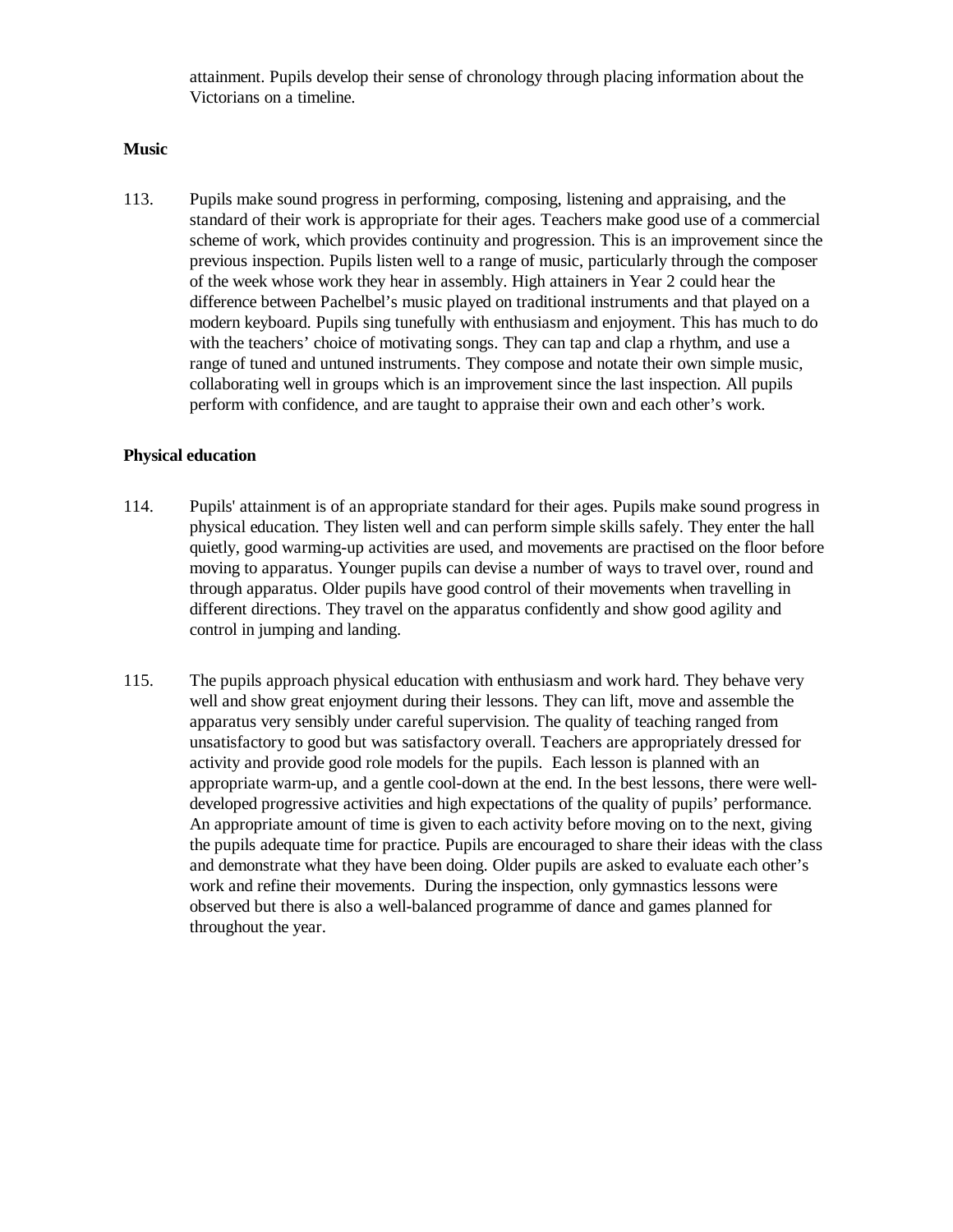## **PART C: INSPECTION DATA**

# **SUMMARY OF INSPECTION EVIDENCE**

116. The inspection was undertaken over a three-and-a-half days by four inspectors for a total of 12 inspector-days. For the majority of the time in school, the inspectors visited classes and talked with individuals and groups of children. In total, 38 direct observations were made of teaching and these totalled about 30 hours. The work of a sample of three pupils from each year was evaluated. A sample of children was heard reading from each year. Planned discussions were held with all teachers, the headteacher and governors, in addition to ongoing discussions with staff. Policy documents, teachers' planning and assessment records were scrutinised. A parents' meeting was held a week before the inspection, 17 parents attended and their views were taken into account. The 71 questionnaires returned were analysed.

#### **DATA AND INDICATORS**

117.

#### **Pupil data**

|           | Number of pupils    | Number of     | Number of pupils     | Number of full-time      |
|-----------|---------------------|---------------|----------------------|--------------------------|
|           | on roll (full-time) | pupils with   | on school's register | pupils eligible for free |
|           | equivalent)         | statements of | of SEN               | school meals             |
|           |                     | <b>SEN</b>    |                      |                          |
| $YR - Y2$ | 220                 |               | 50                   | 14                       |

# **Teachers and classes**

# **Qualified teachers (YR – Y2)**

Total number of qualified teachers (full-time equivalent):

Number of pupils per qualified teacher:

| 9    |  |
|------|--|
|      |  |
| 24.6 |  |

# **Education support staff (YR – Y2)**

Total number of education support staff:

Total aggregate hours worked each week:

| 9   |  |
|-----|--|
| 151 |  |

Average class size: